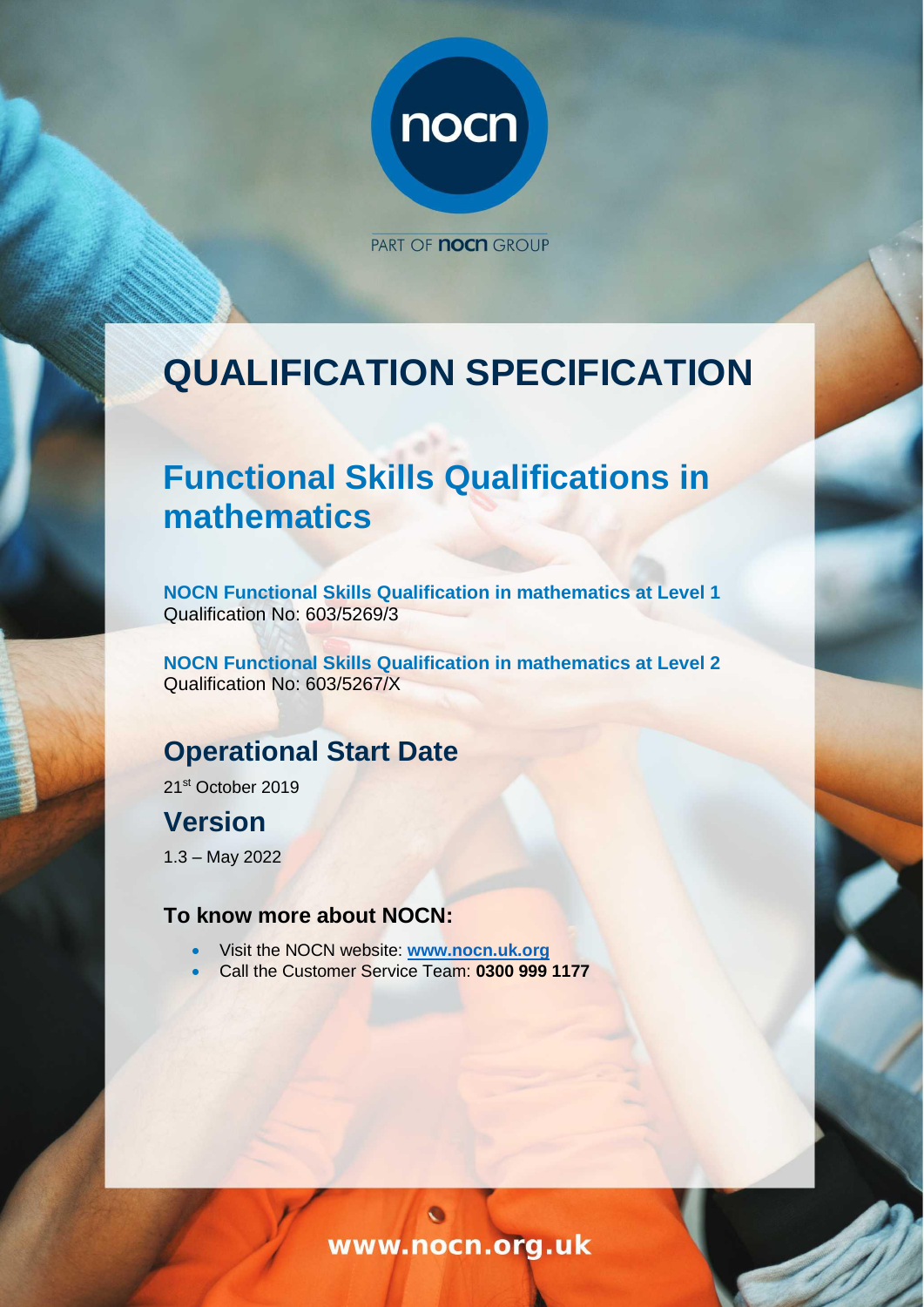

# <span id="page-1-0"></span>**Introduction**

NOCN is a leading awarding organisation that has been creating opportunities for learners for over 30 years. It is the organisation preserving the proud heritage of the Open College Network (OCN) in the UK and is a brand trusted by learners, colleges, training providers and employers who recognise NOCN qualifications as an indicator of competence and quality. A NOCN qualification recognises a learner's skills and knowledge and can support progression to employment, training and/or further education.

In addition to being an awarding organisation NOCN is also an apprenticeship assessment organisation and works internationally as well as in the UK.

This document is a resource for NOCN centres who wish to offer the NOCN Functional skills Qualifications in mathematics at Levels 1 and 2.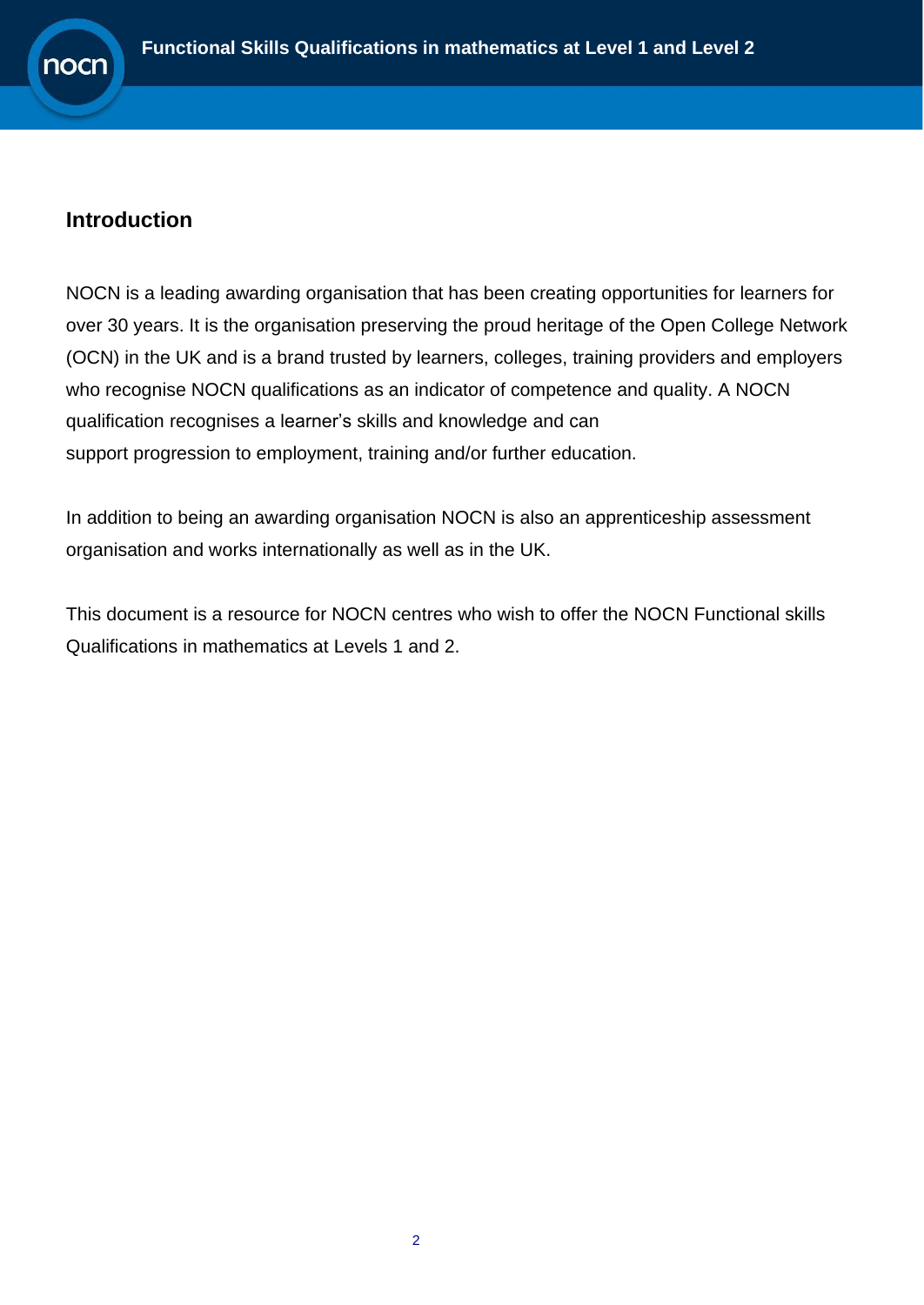

# **Contents**

| 2. NOCN Functional Skills Qualification in mathematics at Level 1 and Level 2  10 |  |
|-----------------------------------------------------------------------------------|--|
|                                                                                   |  |
|                                                                                   |  |
|                                                                                   |  |
|                                                                                   |  |
|                                                                                   |  |
|                                                                                   |  |
|                                                                                   |  |
|                                                                                   |  |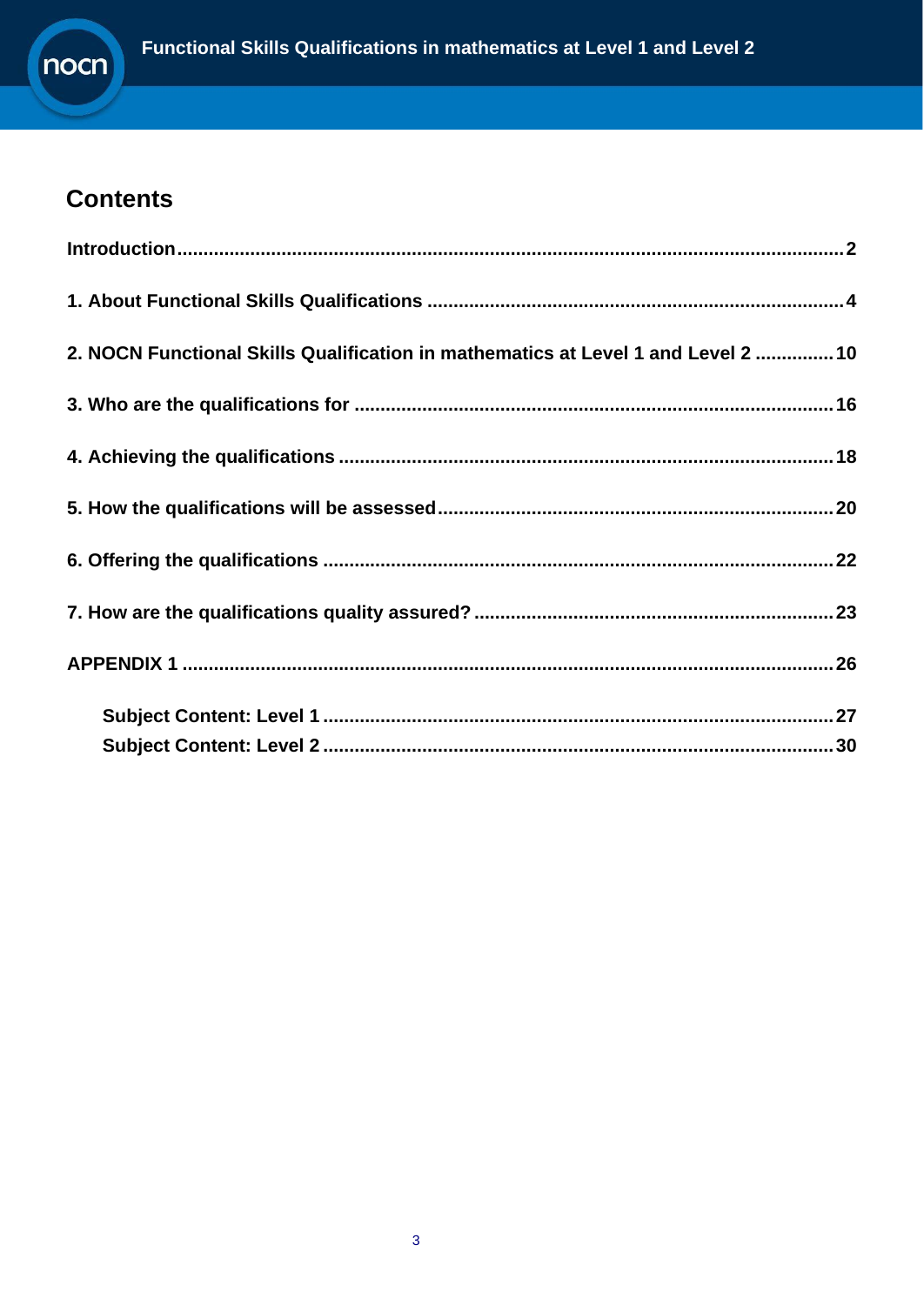# <span id="page-3-0"></span>**1. About Functional Skills Qualifications**

#### **Introduction to Functional Skills**

Functional Skills Qualifications aim to provide learners with the essential knowledge, skills and understanding they need to operate confidently, effectively and independently in everyday life and in the workplace. They also support learners in their progression into employment and further study.

Functional Skills Qualifications are currently available in English, mathematics and ICT at five levels (Levels 1 and 2 and Entry levels 1, 2 and 3).

NOCN Functional Skills Qualifications are learning tools that enable learners to develop and Centres to assess Functional Skills as determined by the DfE's specified subject content. Functional Skills enables the application of underpinning skills and problem solving to everyday situations and provide young people and adults with the knowledge and skills that can be utilised in further learning, life and work.

FSQs at Levels 1 and 2 are important qualifications, particularly in the case of English and mathematics. This is because in some contexts they form part of school and college accountability measures.

FSQs at all levels have an important role, as they are taken by school-age learners and adults, including as part of ESOL provision and apprenticeships. They play an important role for those in prison and for learners with learning difficulties or disabilities. Many learners take FSQs, with their overall annual entry size being second only to GCSEs.

#### **Development of Functional Skills**

Functional Skills Qualifications (FSQs) were introduced in 2006, through a reform that contributed to addressing the skills shortages identified in the 2006 Leitch Review of Skills: *Prosperity for all in the global economy – world class skills*. The Government response to this is included in *World Class Skills: Implementing the Leitch Review of Skills in England*. FSQs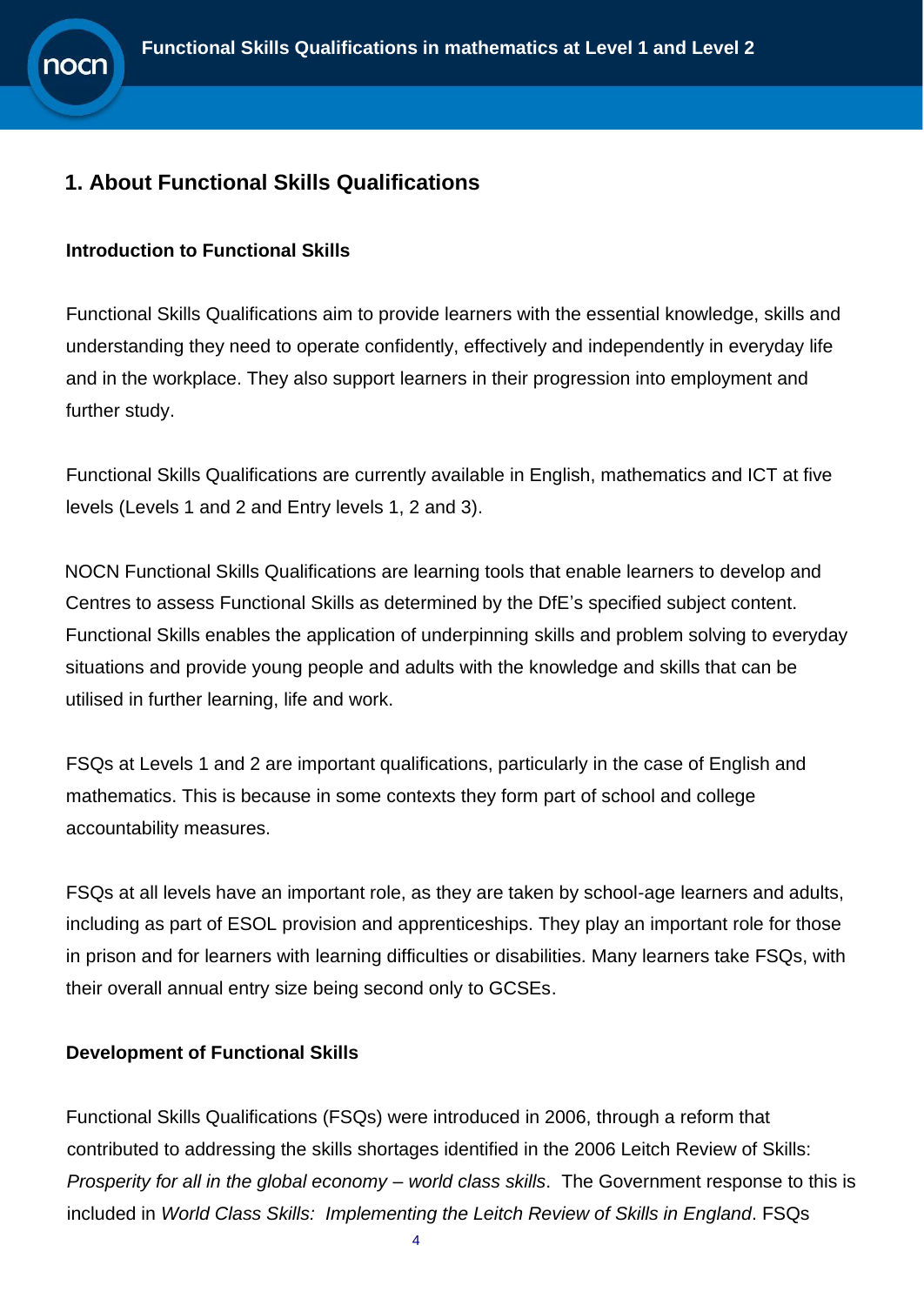provided learners with an alternative qualification in three key subject areas to GCSEs. FSQs were designed to recognise literacy, numeracy and ICT skills through assessments set in different contexts.

#### **Reformed Functional Skills Qualifications in English and mathematics**

The Department for Education took the decision to reform FSQs in English and mathematics across all five levels. The reformed FSQs in English and mathematics were introduced for first teaching in September 2019.

The purposes of reformed FSQs are to provide:

- reliable evidence of learners' achievements against demanding, but appropriate, content that is relevant to the workplace;
- assessment of learners' underpinning skills as well as their ability to apply this in different contexts; and
- a foundation for progression into further study or employment.

The government expectations for the newly reformed FSQs are:

- the size of FSQs should not change significantly;
- they should retain a pass/fail grading system; and
- employers and learners should have confidence in relation to the comparability between these qualifications, irrespective of the awarding organisation and the year in which they were taken.
- retain the flexibility but recognise that there is a balance to be struck between retaining flexibility and introducing controls necessary to maintain qualification standards over time and between awarding organisations.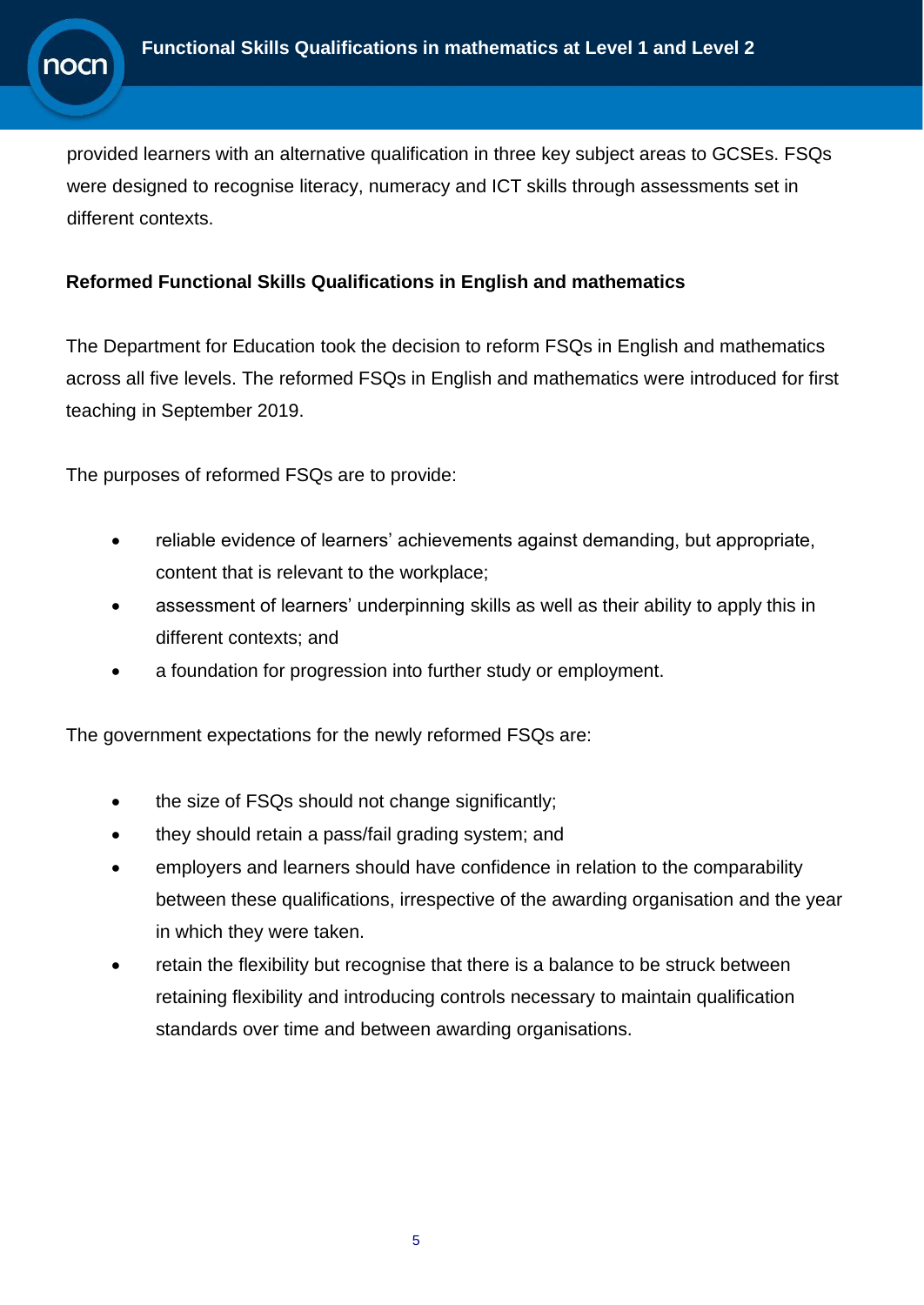#### **Functional Skills suite of qualifications**

Functional Skills Qualifications in mathematics are to provide learners with the essential knowledge, skills and understanding that will enable them to operate confidently, effectively and independently in everyday life and into the workplace. They support learners and help with progression into employment and further study.

NOCN Functional Skills Qualifications (FSQs)aim to maintain the flexibility and workplace relevance of the legacy qualifications, whilst providing tools that enable learners to develop and Centres to assess Functional Skills as determined by a set of skills standards. NOCN Functional Skills Qualifications aim to ensure that learners have demonstrated the knowledge and skills that employers need through the attainment of the learning aims and outcomes set out at each level.

NOCN Functional Skills Qualifications are available for all learners to access, enhancing and developing confidence and independence for life and work. Functional Skills Qualifications provide assessment of the required skills and essential knowledge to enable individuals to operate effectively and independently.

Functional Skills Qualifications are offered from Entry Level 1, 2 and 3 and Level 1 and Level 2, and are cited on the Register of Regulated Qualifications, and meet the Functional Skills Subject Content approved by DfE. These skills at Entry level should be used autonomously, applying them to a range of contexts. At Levels 1 and 2 the developing knowledge and skills should be communicated with confidence, effectiveness and with increasing independence.

NOCN Functional Skills Qualifications are assessment tools that enable learners to apply Functional Skills aims and outcomes set out at each level. Functional Skills Qualifications enables the application of the scope of study for each subject content as set out by the DfE.

#### **The DfE state the purpose for Functional Skills Qualifications for mathematics as:**

Purpose of Functional Skills mathematics for Entry Levels: to demonstrate a sound grasp of the underpinning skills and basics of mathematical skills appropriate to the level, and the ability to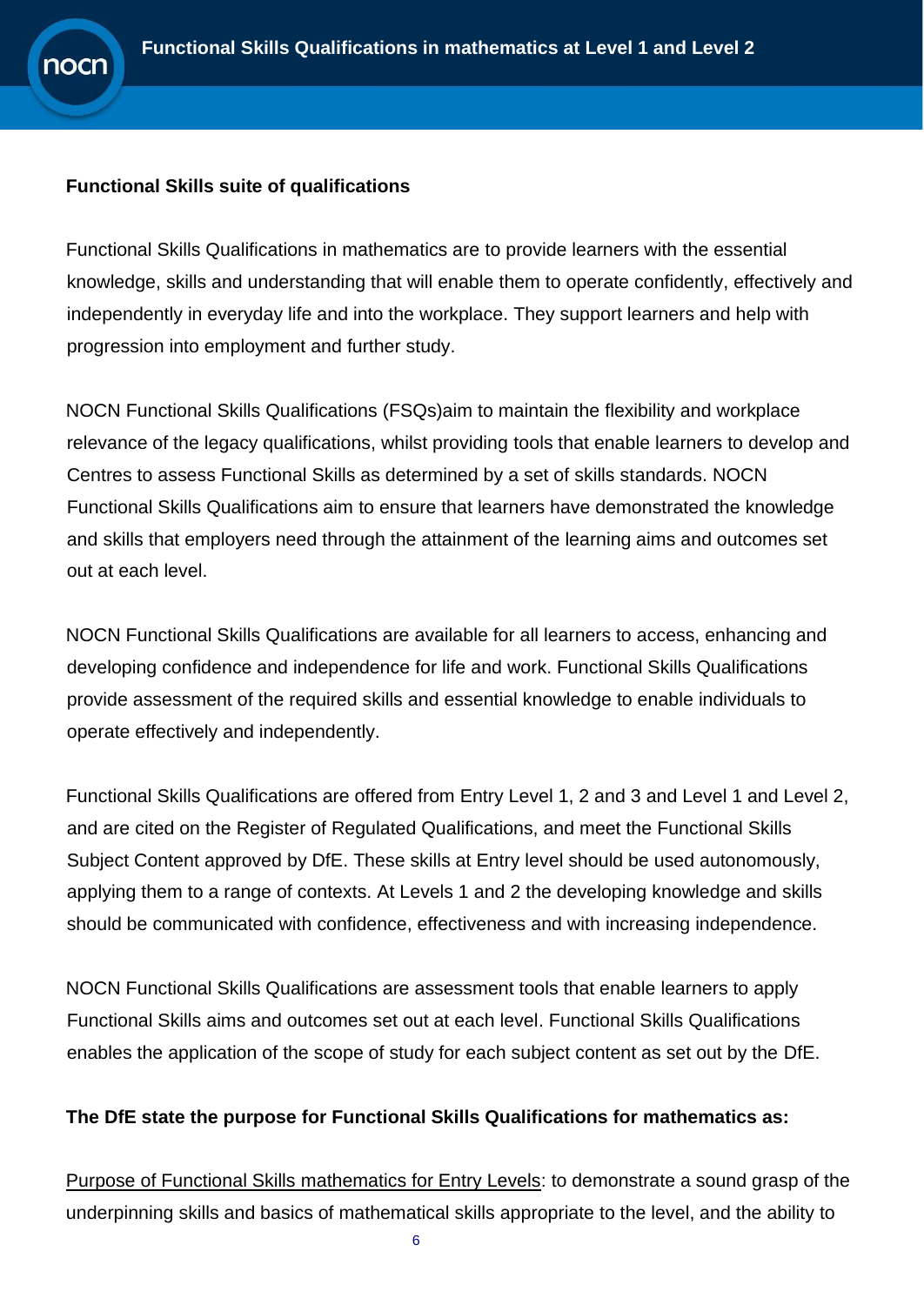apply mathematical thinking to solve simple problems in familiar situations. Achievement of these qualifications can provide the skills for further study at Levels 1 and 2.

Purpose of Functional Skills mathematics for Level 1 and Level 2: a qualification for work, study and life. Achievement of the qualification demonstrates a sound grasp of mathematical skills at the appropriate level and the ability to apply mathematical thinking effectively to solve problems successfully in the workplace and in other real life situations.

#### **Functional Skills Qualifications Subject Content**

The Department for Educations Subject Content documents states the purpose, learning aims and outcomes, and subject content for Functional Skills mathematics at Entry Level, Level 1 and Level 2. NOCN suite of Functional Skills Qualifications Entry Level 1 to Level 2 in mathematics consist of the following: calculator and non-calculator sections.

NOCN Functional Skills mathematics Qualifications suite consists of assessments that are set by NOCN and cover the subject content set out by DfE. Functional Skills Qualifications aim to enable the leaner to gain confidence and fluency and a positive attitude towards mathematics. Learners will be able to convey their confidence in using mathematics, demonstrating and applying mathematics in different contexts. Learners will develop a sound grasp of mathematical knowledge and skills and apply it to solve mathematical problems in everyday life and in the workplace.

The specifications for mathematics set out in this specification aim to encourage teachers to emphasise the interconnectedness of the three different areas of mathematics, these are: number and the number system; common measures, shape and space; and information and data.

NOCN Functional Skills Qualifications aim to maintain the flexibility and workplace relevance of the legacy qualifications, whilst providing tools that enable learners to develop and Centres to assess Functional Skills as determined by a set of skills standards. NOCN Functional Skills Qualifications aim to ensure that learners have demonstrated the knowledge and skills that employers need through the attainment of the learning aims and outcomes set out at each level.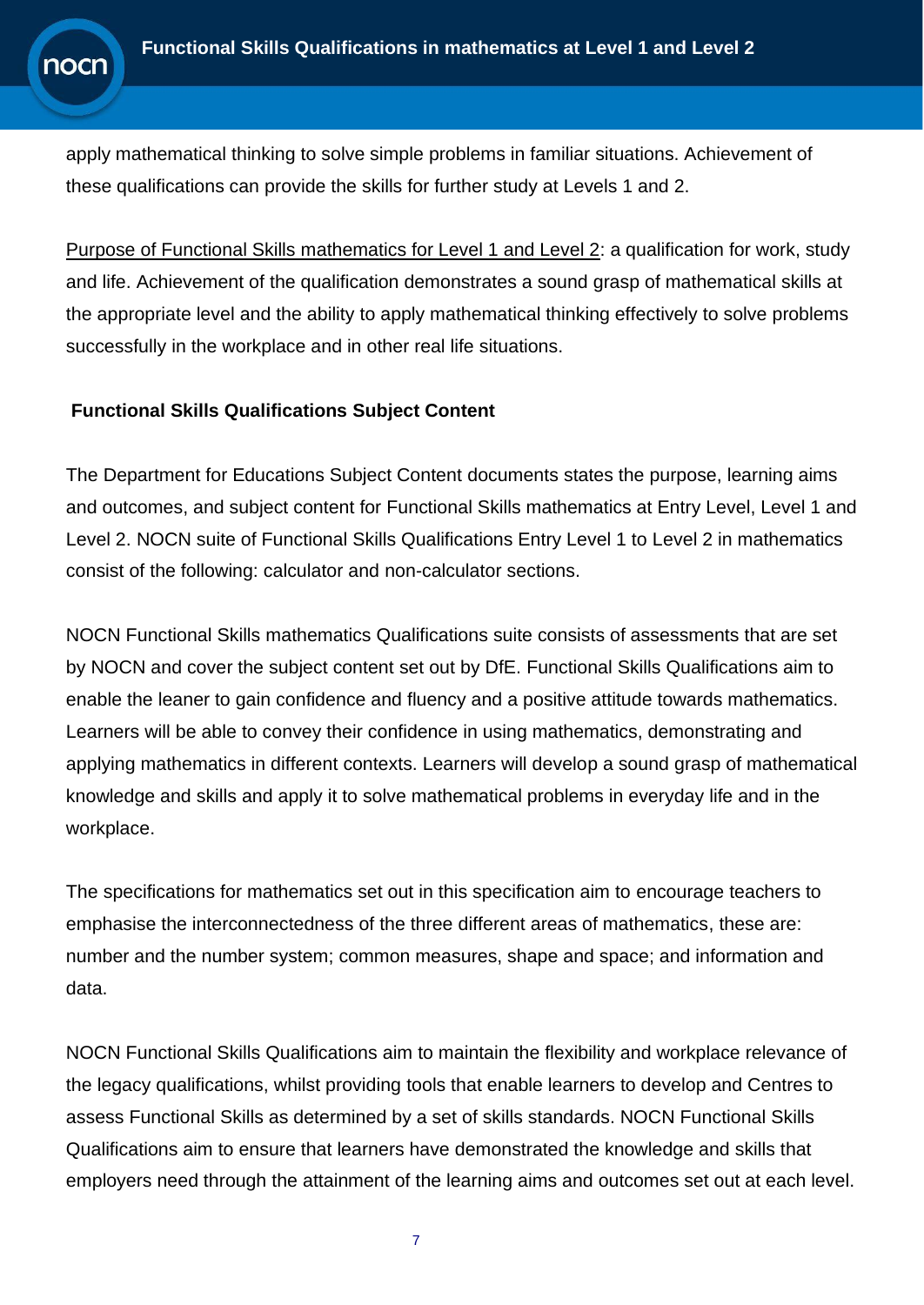#### **DfE Functional Skills Qualifications Subject Content can be found here:**

#### **[functional-skills-subject-content-mathematics](https://www.gov.uk/government/publications/functional-skills-subject-content-mathematics)**

**10Cr** 

#### **Functional Skills Qualification Assessments**

The assessments use and reinforce underpinning skills and problem-solving techniques. The assessments use and reinforce the subject content at the specified level and will reflect the learning aims and objectives.

NOCN sets and marks all assessments for Functional Skills Qualifications in mathematics at Levels 1 and 2.

The assessments are to be taken on the booked date and time and the assessments are sent to NOCN for marking. The NOCN service standard for issuing results to centres is 20 working days from receipt of the assessment.<sup>1</sup>

NOCN Functional Skills Qualifications in mathematics at Level 1 and Level 2 comprise of a single summative assessment which focuses on interrelated skills through assessing using numbers and the number system, measure shape and space and handing information and data. The assessment contains a number of questions which cover a representative sample of the subject content. The single summative assessments contains a non-calculator section, (Part A) which is 25% of the overall marks for the assessment and a calculator section, (Part B) which is 75% of the overall marks for the assessment. The single summative assessment with separate sections for the non- calculator and calculator tests are to be taken by learners in one sitting.

Assessment opportunities are offered throughout the year on demand so that learners may access the assessments when their Teachers/Tutors/Assessors feel they are ready. Assessments are booked when registering the learners through Quartzweb.

<sup>1</sup> NOCN undertakes an awarding process to set pass marks for new assessments. This means that the service standard for new assessments is 30 working days.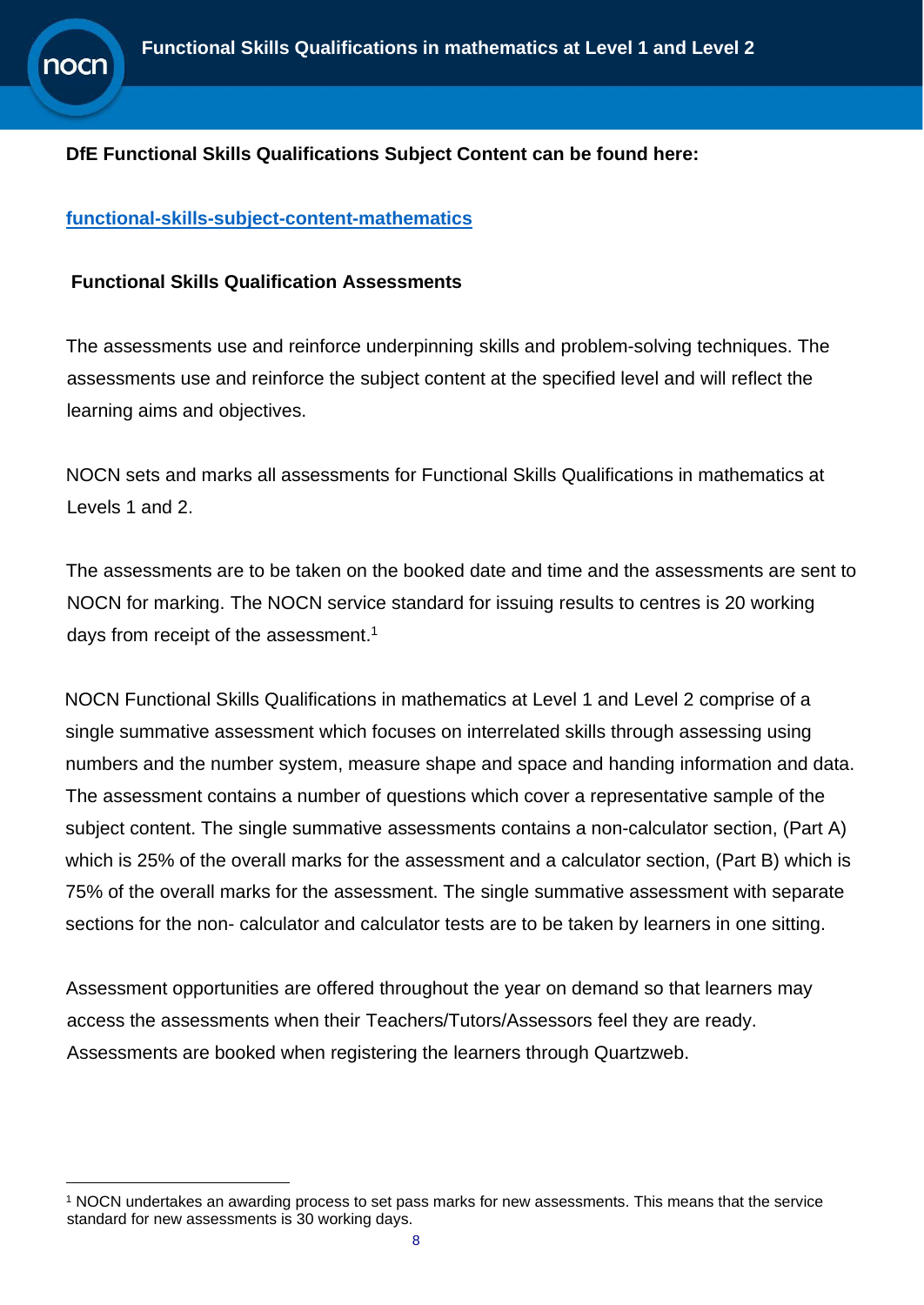

Functional Skills assessments must be invigilated and learners are permitted the time durations specified below.

NOCN Functional Skills Qualification overall assessments timings are:

- Level 1: 1 hour 45 minutes
	- non-calculator section: 30 minutes
	- calculator section: 1 hour 15 minutes
- Level 2: 2 hours and 15 minutes
	- non-calculator section: 30 minutes
	- calculator section: 1 hour 45 minutes

NOCN times are set to reflect the time requirement for learners at these levels to be able to satisfactorily complete and achieve the set outcomes and subject content as laid out by the DfE. The timings reflect the subject content requirement ensuring that the coverage and content are efficiently met and managed. The timings ensure that the assessment is fit for purpose, can be delivered efficiently, and allows each learner the opportunity to generate sufficient evidence which can be authenticated by the assessment.

The total number of marks available for the assessments is as follows:

- Level 1:56 marks
	- non-calculator section: 14 marks
	- calculator section: 42 marks
- Level 2: 64 marks
	- non-calculator section: 16 marks
	- calculator section: 48 marks

The marks for each section are aggregated into a total mark for the assessment.

NOCN advise that all tasks/questions must be completed. Assessments are externally set and marked (by NOCN). Each assessment has detailed guidelines which outline how the assessments must be administered. Centres will not have access to the mark schemes.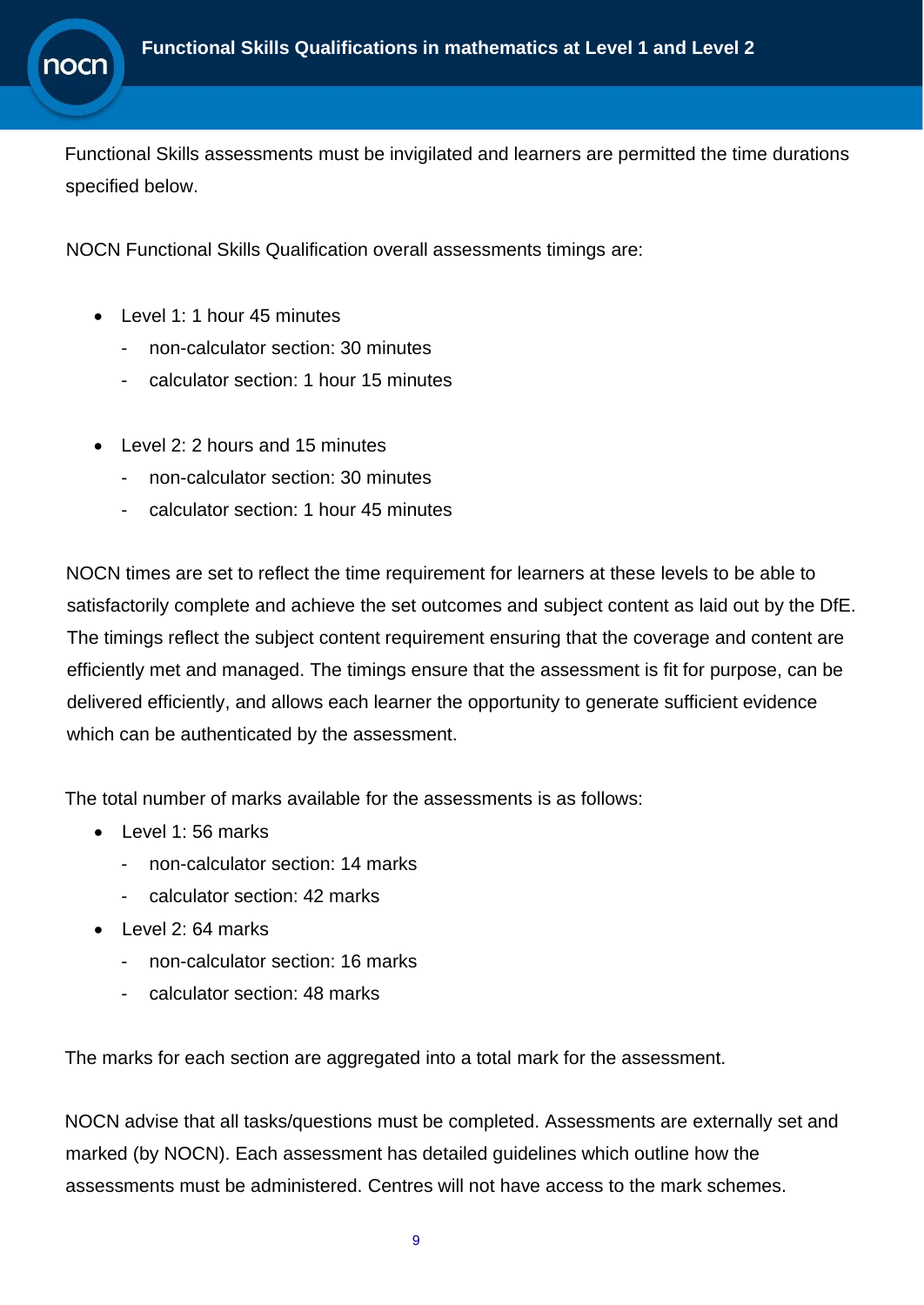The qualification is a single result of a pass or a fail only, the qualification is not graded. NOCN assessments at all levels contain two sections (calculator and non-calculator) that captures an overall mark.

The achievement of the qualification is gained through successful completion of a single summative question based assessment. The assessment contains two sections: Part A and Part B. Where a learner's performance is sufficient to meet the level requirements, a Functional Skills qualification pass certificate is awarded. Where a learners' performance does not meet the level of requirement to achieve a pass grade, a fail grade is issued, no certification will be awarded. A formal statement of results will be issued.

### <span id="page-9-0"></span>**2. NOCN Functional Skills Qualifications in mathematics at Level 1 and Level 2**

Functional Skills Qualifications (FSQ) in mathematics should enable learners to evidence their achievements against the subject content set by DfE. Leaners will demonstrate their application of underpinning skills and their ability to apply this in different contexts. Functional Skills mathematics aims to assist individuals in the progression and development in everyday life and work.

The Functional Skills Subject Content in mathematics aims to equip learners with the skills and confidence to fluently apply and adapt their mathematical knowledge and skills in a positive attitude to new situations in everyday life and work in a range of contexts and for various purposes.

#### **Learning aims and outcomes at Levels 1 and 2**

Functional Skills mathematics qualifications at these levels will:

• Allow students to demonstrate their ability in mathematical skills and their ability to apply these, through appropriate reasoning and decision making, to solve realistic problems of increasing complexity;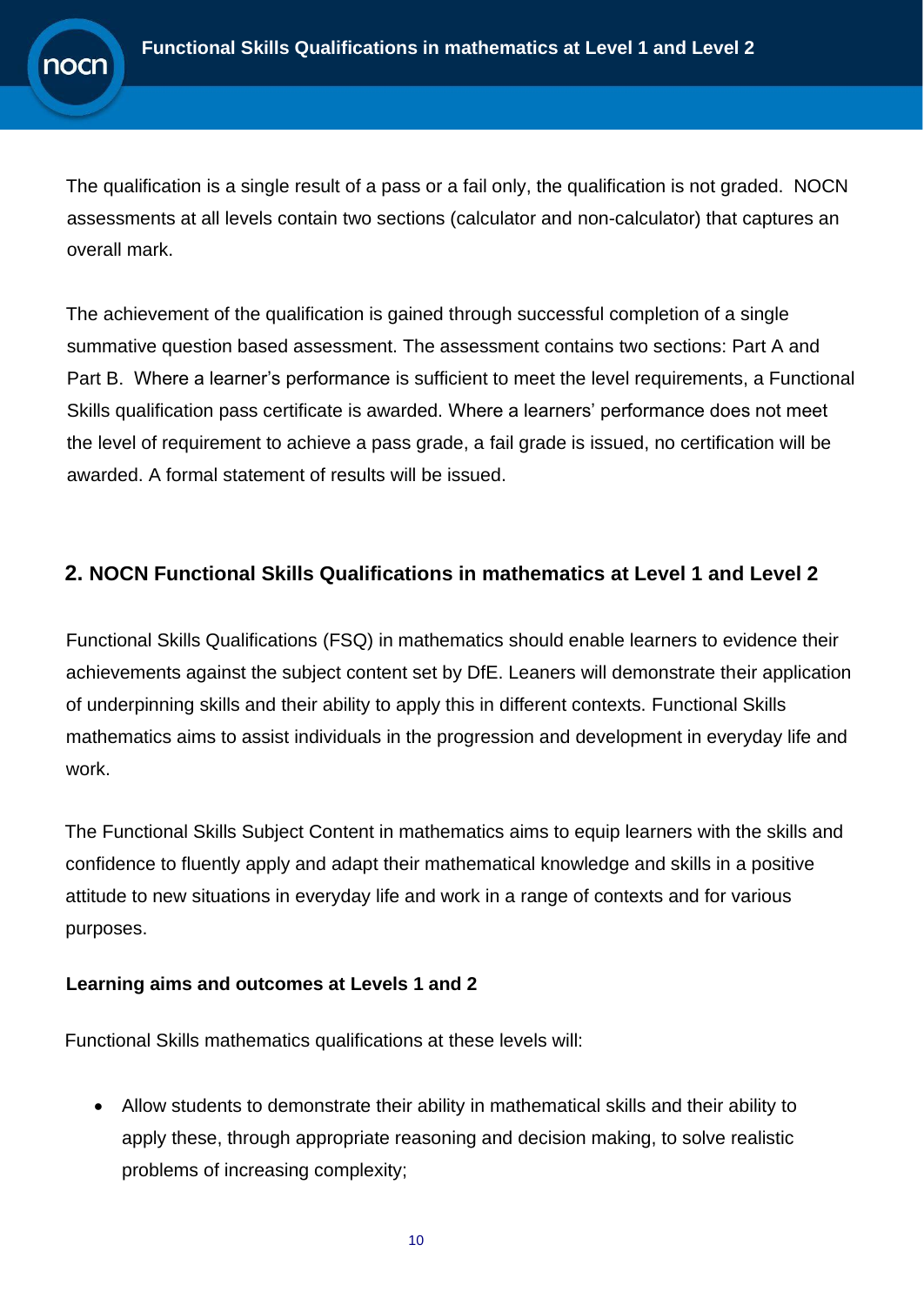- Introduce students to new areas of life and work so that they are exposed to concepts and problems which, while not of immediate concern, may be of value in later life; and
- Enable students to develop an appreciation of the role played by mathematics in the world of work and in life generally.

#### **Individual assessment times**

าocn

NOCN assessment time frames allow each specified level of attainment detailed in the specification to be reached by a learner who has attained the required level of knowledge, skills and understanding. They also facilitate accurate and consistent assessment and differentiation both within and across the levels.

NOCN assessment time for each individual component within the Functional Skills Qualifications equate timings and the balancing of both elements to capture the new proposed timings as outlined above for mathematics are:

Learners must complete the tasks set within the following timings:

- Level 1
	- o non-calculator section 30 minutes
	- o calculator section 1 hour 15 minutes
- Level 2
	- o non-calculator section 30 minutes
	- o calculator section 1 hour 45 minutes

NOCN stipulate that all calculator sections should be carried out with a **non-scientific calculator**.

Learners must use a non-scientific calculator for the calculator section. If a learner provides a calculator that is scientific and/or displays functions such as fraction facility, the calculator must be confiscated and returned at the end of the assessment. The tutor/centre should provide the learner with a non-scientific calculator that complies with the above statement and the specifications below.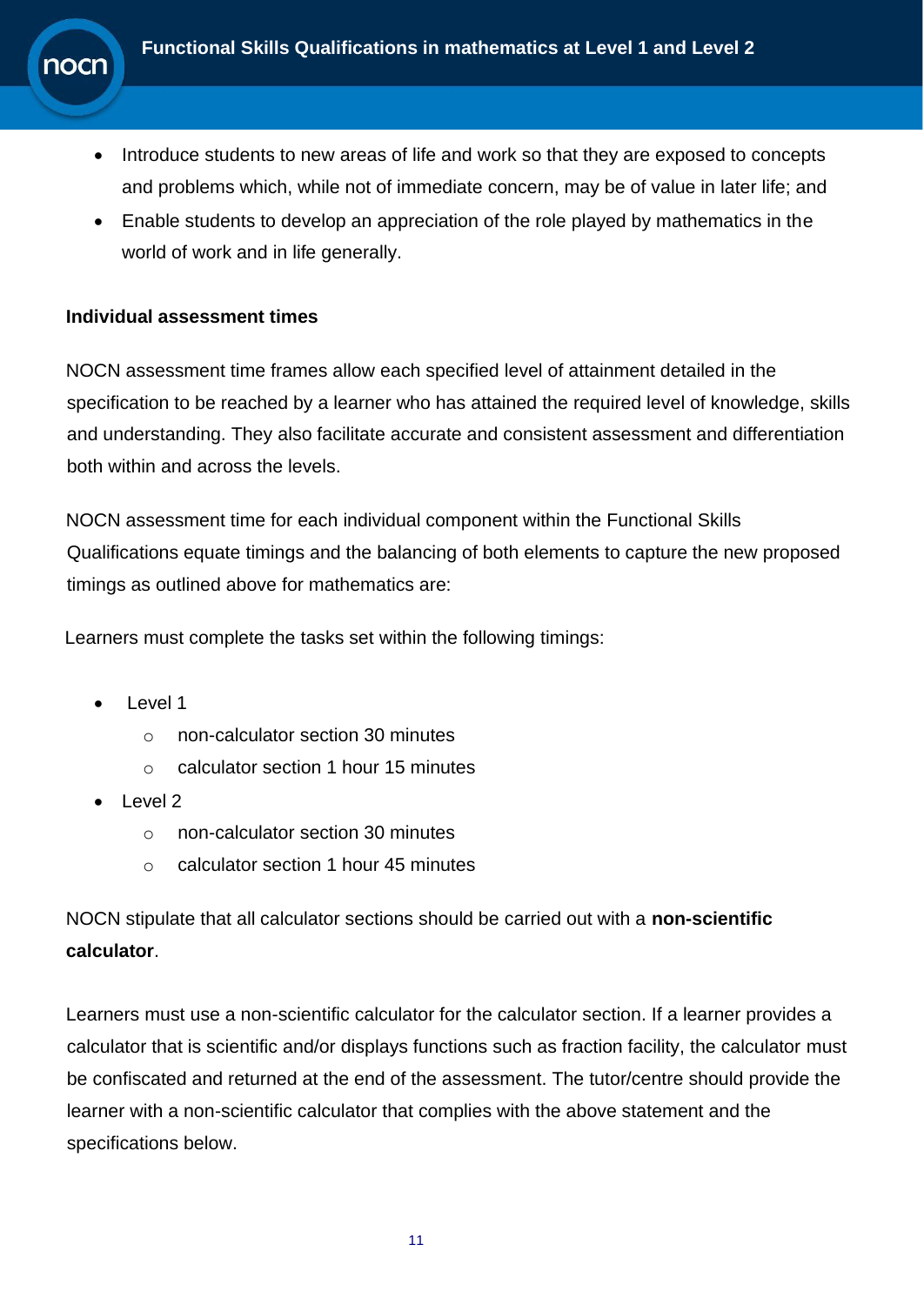

#### **Calculator specifications:**

- Non-scientific calculators must:
	- $\circ$  be of a size suitable for use on the desk;
	- o either battery or solar powered;
	- o free of lids, cases and covers which have printed instructions or information
- Non-scientific calculators must not be designed or adapted to offer any of the following facilities:
	- o language translators;
	- o symbolic algebra manipulation;
	- o symbolic differentiation or integration;
	- o communication with other machines or the internet
	- o have retrievable information stored in them this includes:
		- databanks;
		- dictionaries;
		- mathematical formulas:
		- text

If a scientific calculator or a calculator with display functions such as fraction facility is found to be utilised with the assessment, then the assessment will be subject to a malpractice/maladministration process by the Awarding Organisation.

#### **Guided Learning Hours**

The total recommended guided learning hours for these qualifications is 55 hours.

Guided Learning Hours (GLH) are a guide to the amount of teacher-supervised or directed study time a learner will need to complete the learning needed for a qualification. NOCN recognises that every learner is different and the actual time taken may vary beyond the maximum and minimum shown.

The learning hours can be divided in any way, for example, a 20 GLH programme could be delivered in 2 hours a week for 10 weeks or 8 hours a day for 3 days, depending on the course and learners.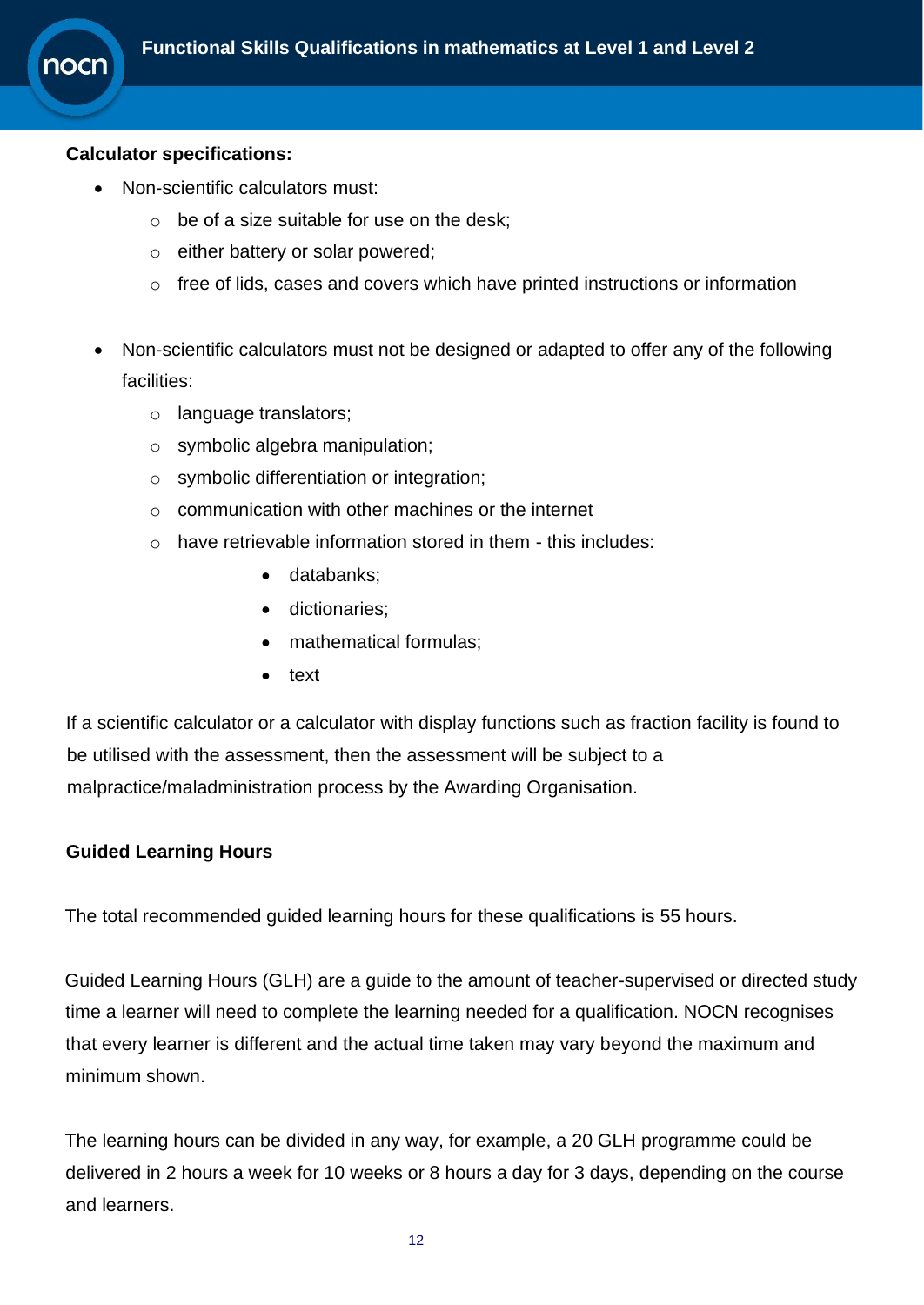### **Total Qualification Time (TQT)**

**10Cr** 

The Total Qualification Time for these qualifications is 55 hours.

Through consultation with users, TQT has been agreed by considering the total number of learning hours required for the average learner to achieve this qualification.

TQT is split into two areas:

- Guided Learning Hours (GLH):
	- $\circ$  learning activity under the immediate guidance or supervision of a lecturer, supervisor, tutor or other appropriate provider of education or training
	- $\circ$  includes the activity of being assessed if the assessment takes place under the immediate guidance or supervision of a lecturer, supervisor, tutor or other appropriate provider of education or training.
- Other Learning Hours (OLH):
	- $\circ$  an estimate of the number of hours a learner will spend, as directed by (but not under the immediate guidance or supervision of) a lecturer, supervisor, tutor or other appropriate provider of education or training, including:
		- **•** preparatory work
		- self-study
		- or any other form of education or training, including assessment.

Examples of GLH activities include:

- Classroom-based learning supervised by a teacher
- Work-based learning supervised by a teacher
- Live webinar or telephone tutorial with a teach in real time
- E-learning supervised by a teacher in real time
- All forms of assessment which take place under the immediate guidance or supervision of an appropriate provider of training
- Exam time

Examples of OLH activities include:

• Independent and unsupervised research/learning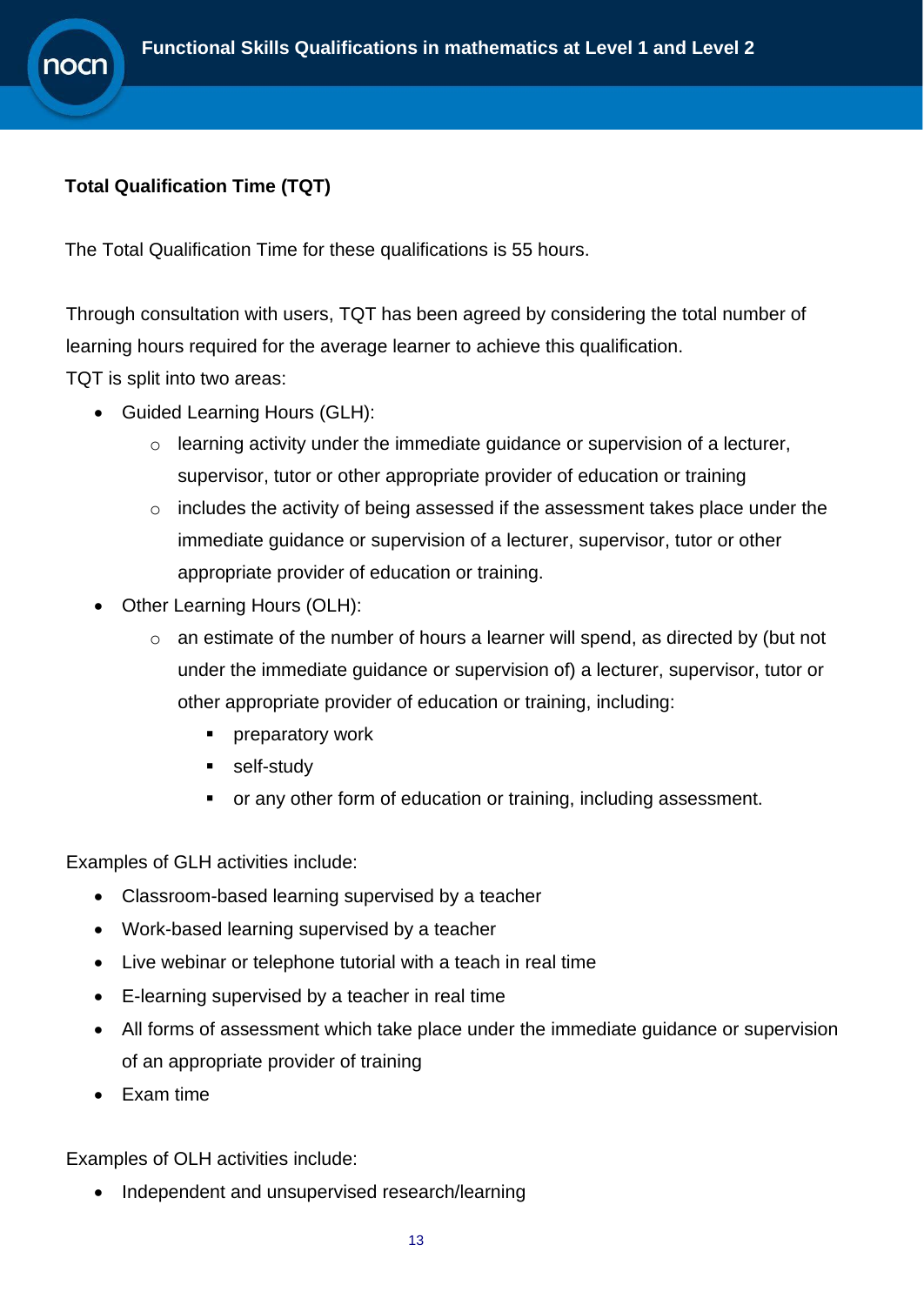

- Unsupervised compilation of a portfolio of work experience
- Unsupervised e-learning
- Unsupervised e-assessment
- Unsupervised coursework
- Watching a pre-recorded podcast or webinar
- Unsupervised work-based learning

#### **Relationship with National Subject Content**

The NOCN Functional Skills Qualifications in mathematics at Level 1 and Level 2 have been designed using the in accordance with the

- Decisions on Functional Skills Qualification reform English and mathematics (March 2018 Ofqual/18/6361/2)
- Decisions on Functional Skills reform (Ofqual/18/6985/2)
- General Conditions of Recognition (Ofqual/18/6405)
- Functional Skills mathematics Guidance (Ofqual/18/6385/7)
- Functional Skills mathematics Conditions and Requirements (Ofqual/18/6385/6)
- Subject Content Functional Skills: mathematics (DFE-00046-2018).

They assess three different areas of mathematics set out in this content:

- Using numbers and the number system
- (Common) measures, shape and space
- Handling information and data

The Functional Skills Subject Content for mathematics Level 1 and Level 2 can be found in Appendix 1.

#### **Language Requirements**

The Functional Skills Qualifications are available in English.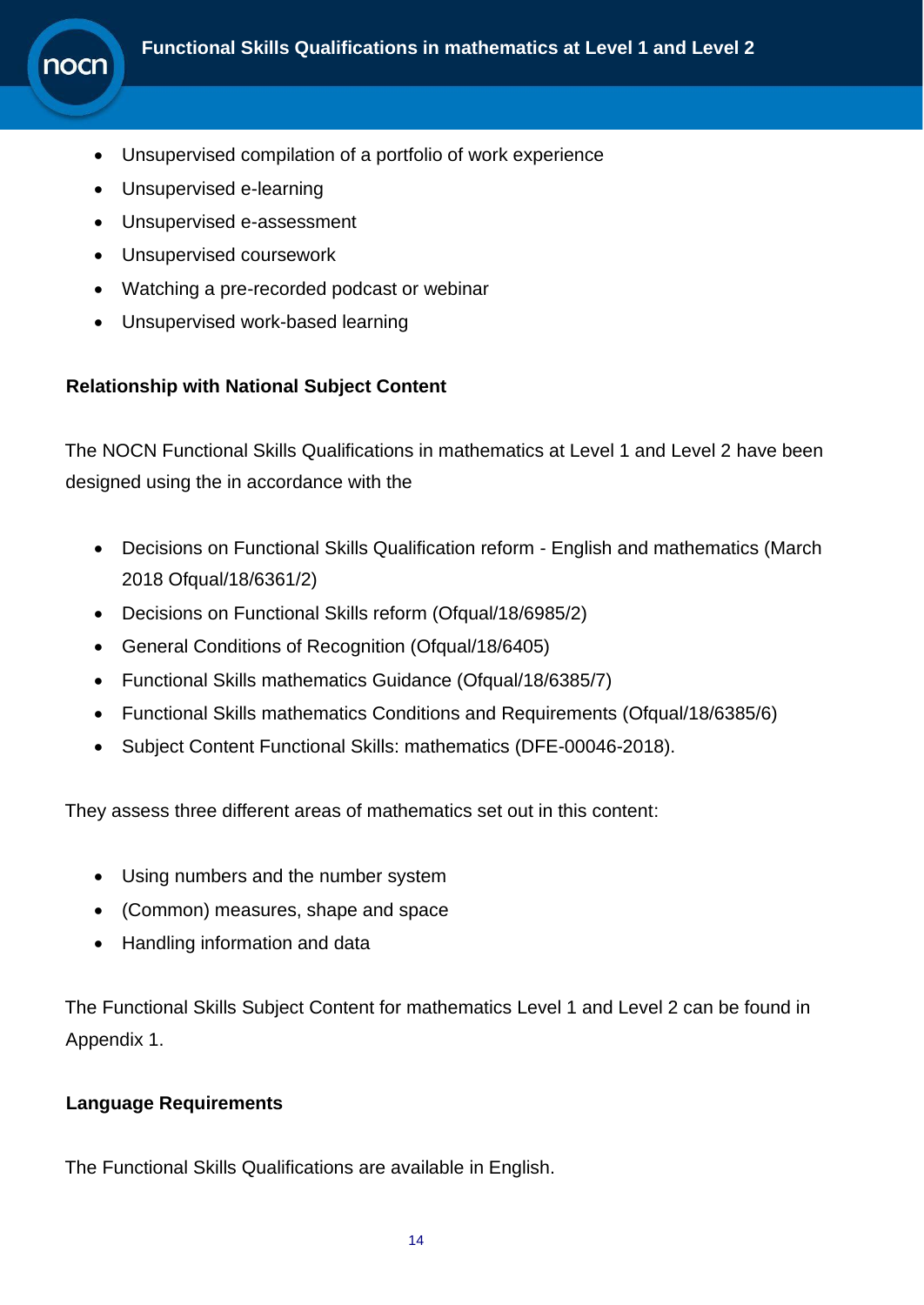#### **Progression Opportunities**

าocn

NOCN Functional Skills Qualifications in mathematics at Level 1 and Level 2 enable progression to further learning, employment, and learning and development opportunities within employment.

Functional Skills Qualifications are designed from Entry 1 to Level 2 to ensure clear progression pathways and personal development opportunities. The levels comply with the level descriptors for positioning units within the Regulations Qualifications Framework. This will ensure that learner achievement is clearly understood by both the learner and audiences outside of the education environment.

The NOCN Functional Skills Qualification in mathematics at Level 1 allows learners to progress to:

- GSCE mathematics;
- further study for vocational, vocational-related or general qualifications at Level 1 (for example, Level 1 NVQs or Level 1 Diplomas);
- further study at Level 2 (for example, Level 2 Functional Skills mathematics, NVQs or Level 2 Diplomas).

After successfully achieving the NOCN Functional Skills Qualification in mathematics at Level 2 learners may be able to progress to:

- GSCE mathematics;
- further study for vocational, vocational-related or general qualifications at Level 2 (for example, Level 2 NVQs or Level 2 Diplomas);
- further study at Level 3 (for example, Level 3 NVQs, Level 3 Diplomas or GCE A Levels).

The NOCN Functional Skills Qualifications in mathematics at Level 1 and Level 2 will support study in the full range of subjects and sectors.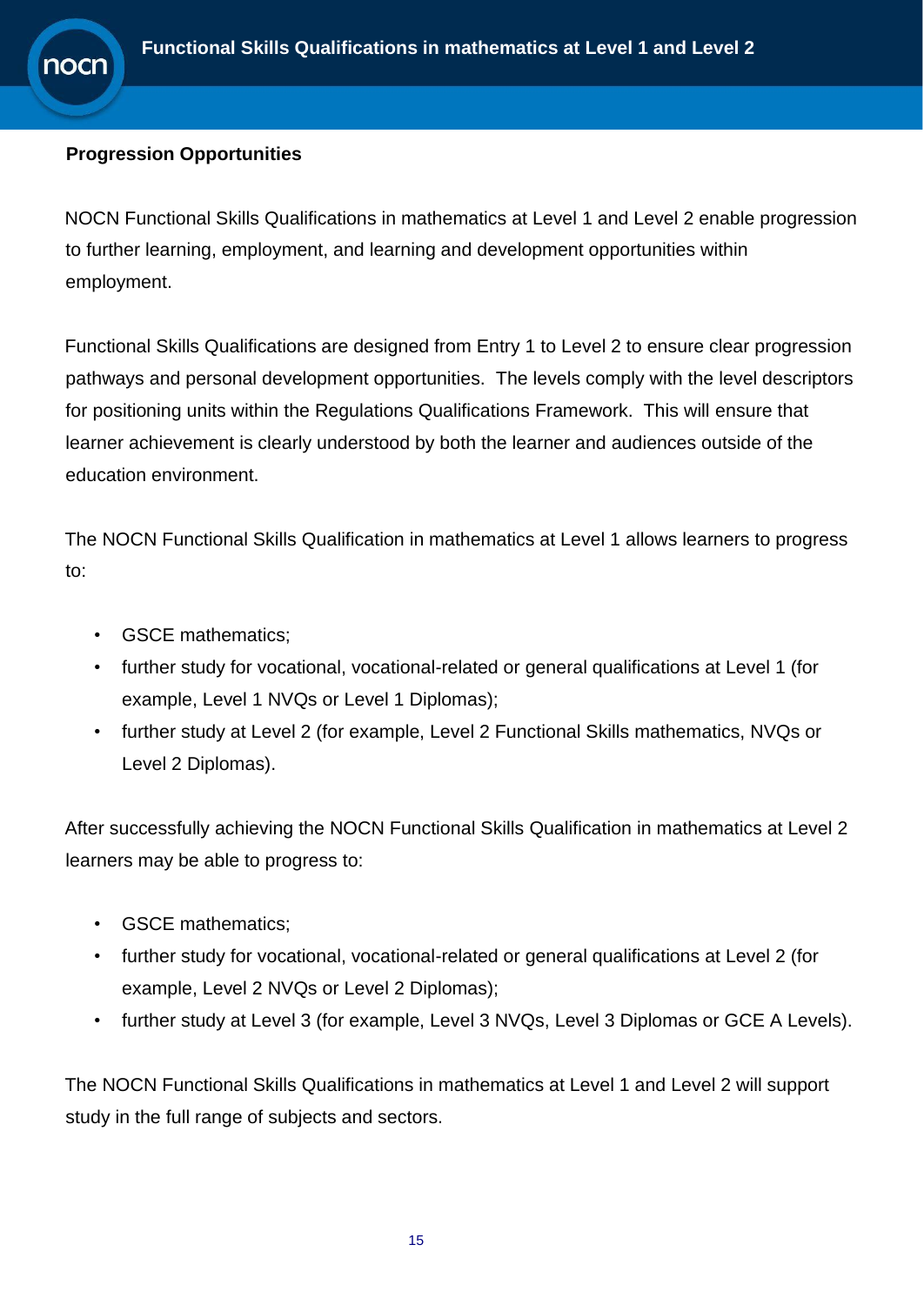# <span id="page-15-0"></span>**3. Who are the qualifications for**

**10Cr** 

**There are no age restrictions for these qualifications.**

Functional Skills are vital to the personal development of all learners.

These qualifications are suitable for a wide range of learners including:

- adults involved in learning programmes to prepare them for work
- adults in work to provide progression opportunities
- young people involved in GCSEs in schools
- those involved in Diplomas, Foundation Learning and Apprenticeships.

These newly reformed qualifications are assessed through a series of questions assessing their underpinning skills and problem solving skills.

Adults and young people will develop vital mathematical knowledge and problem-solving skills, ensuring that they are well equipped for success in employment, further learning and everyday life.

Employers will also benefit as Functional Skills Qualifications will help to ensure that employees are able to apply fundamental mathematical knowledge and problem-solving skills in work situations, improving effectiveness and productivity.

#### **Functional Skills Assessments**

Functional Skills assessments are designed:

• As summative assessments, they can be used when the learner is ready for assessment, that is, they have developed the appropriate skills through a teaching and learning programme.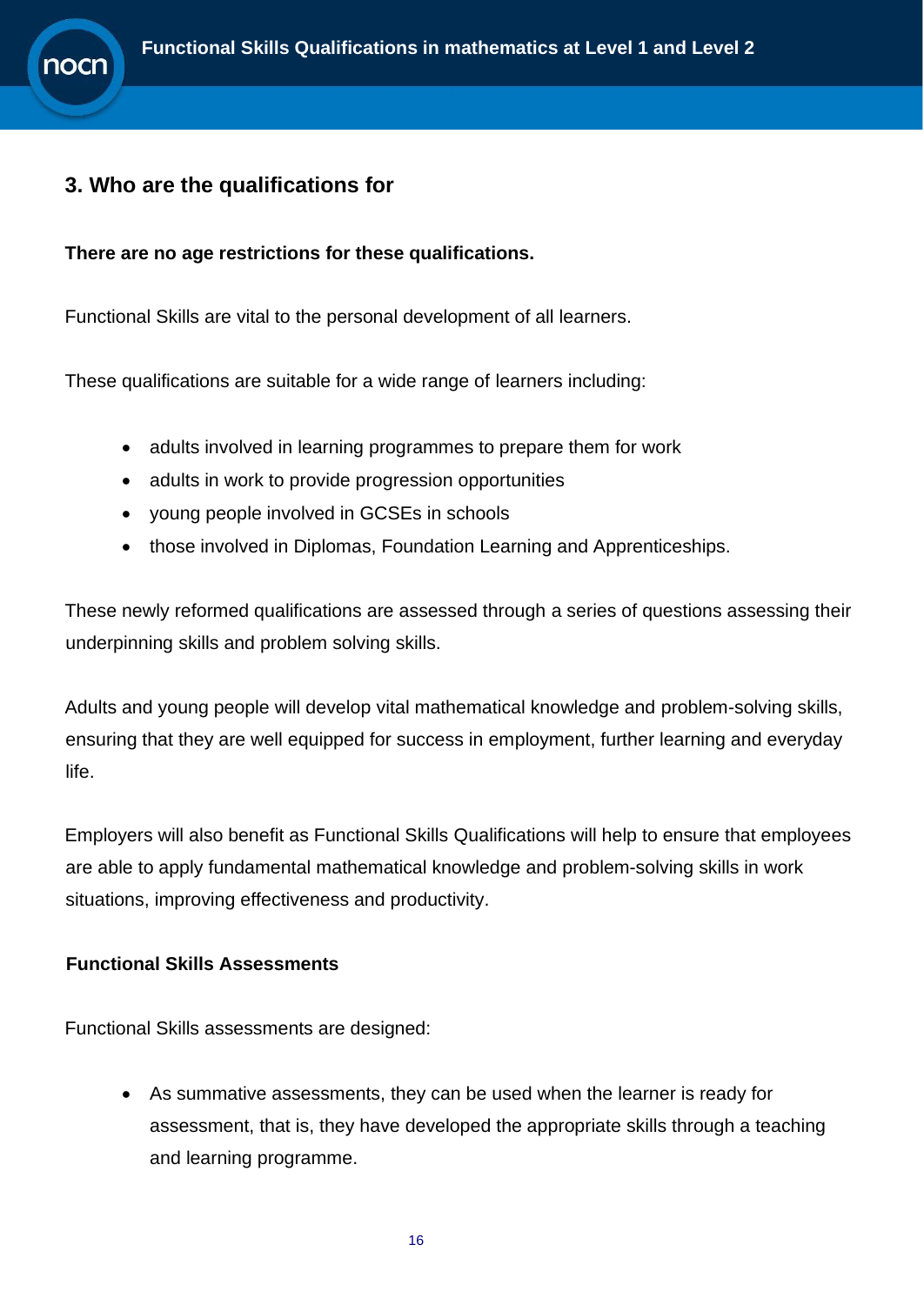

- To cover as much of the Functional Skills Subject Content as reasonably practicable at either Level 1 or Level 2.
- To assess a reasonable amount of all three different areas of mathematics, namely: number and the number system; common measures, shape and space; and information and data.
- To assess confident and competent use of the content areas.

#### **Restrictions on Learner Entry**

There are no restrictions on learner entry to these qualifications. However, learners should have undertaken relevant initial assessments to ensure that they are following an appropriate learning programme leading to the summative assessment.

#### **Recommended Prior Learning**

There is no recommended prior knowledge, attainment or experience needed by learners wishing to enrol on these qualifications. However, learners should have undertaken relevant initial assessments to ensure that they are following an appropriate learning programme leading to the summative assessment.

#### **Learners with Particular Requirements**

Assessment within the NOCN Functional Skills Qualification in Maths at Level 1 and 2 is designed to be accessible and inclusive. The assessment methodology is appropriate and rigorous for individuals or groups of learners.

If you are a NOCN Approved Centre and have learners with particular requirements, please see the **NOCN Reasonable Adjustments and Special Consideration Policy and Procedure** within the Help and Support Section on [www.nocn.org.uk](http://www.nocn.org.uk/)

The NOCN Centre Approval process requires policy statements on Equal Opportunities and Diversity and Disability Discrimination which will be reviewed by NOCN. Further guidance is available in the Quality Assurance Manual. Please contact [assurance@nocn.org.uk](mailto:assurance@nocn.org.uk) if you need further details.

The Permissions Table lists the most commonly requested adjustments to standard assessment arrangements. It is not intended to be a comprehensive list and Centres have a duty to seek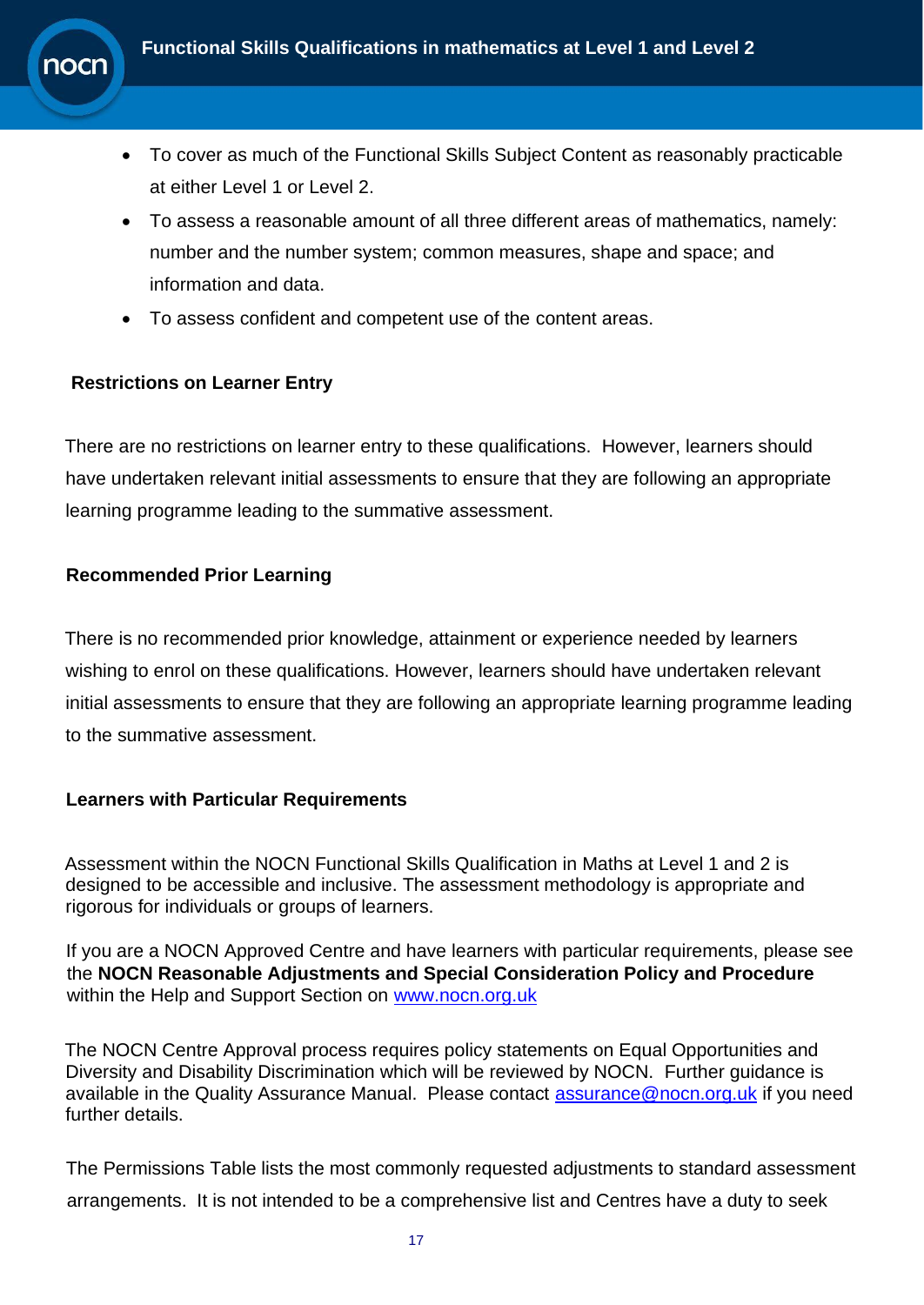advice from NOCN or its Delivery Partners (as appropriate) in any case where they do not consider that they have the necessary expertise to judge whether a Reasonable Adjustment is needed, and/or how it should be applied.

Centres can use Wide Range Achievement Tests (WRAT) and similar assessment tools in order to evidence their request for learner reasonable adjustments. These can be used either as a "Tool" or as a guide to assist them in their initial assessment of the learners where appropriate.

It is a requirement that the centres present the WRAT to the Awarding Organisation as a whole and completed document in their application for the reasonable adjustment to be granted. The documentary evidence within the WRAT must show that the learner does meet the requirements to receive a reasonable adjustment.

# <span id="page-17-0"></span>**4. Achieving the qualifications**

Learners will undergo appropriate teaching and learning programmes as would normally be delivered by centres. Curriculum teaching and learning must cover the Functional Skills Subject Content for mathematics in their entirety at Level 1 or Level 2. Learners can take the summative assessment for the qualifications when they have developed the appropriate skills and are ready for assessment.

The summative assessment consists of externally set assessment questions that assess as much of the subject content as is reasonably practicable including 25% underpinning skills and 75% problem solving. Sample assessments and detailed mark schemes, which are mapped to the Functional Skills Subject Content and Ofqual's Conditions and Requirements for mathematics and are available on the NOCN website under Functional Skills.

The assessment tasks must be taken under supervised conditions.

#### **Assessment Conditions and Procedures**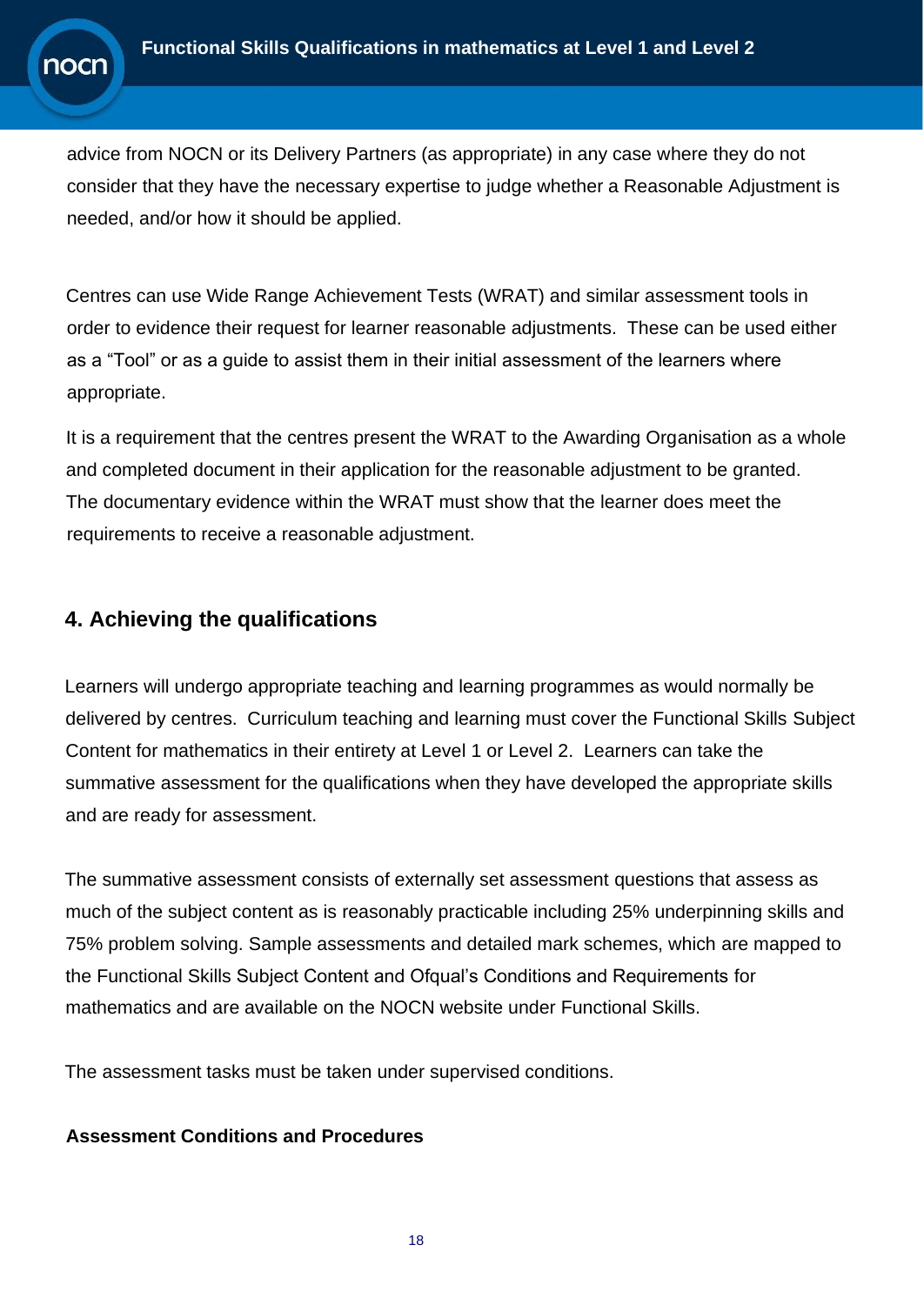

Full guidance on the administrative procedures may be found within the NOCN Examination and Invigilation Policy and Procedure. Centres are to adhere to the guidance in NOCN Quality Assurance Manual [https://www.nocn.org.uk/support/quality-assurance/,](https://www.nocn.org.uk/support/quality-assurance/) for approved Centres to deliver NOCN Qualifications. It is intended that learners will take assessments for the qualifications 'on demand' when they are ready.

Centres will specify the required dates and times for the assessments when they register the learners for the qualifications and must be received by NOCN no less than 5 working days prior to the assessment date.

Learners must take the assessments on the booked date and time of assessment. In exceptional circumstances, centres may apply to NOCN for learners to take assessments up to two hours before and two hours after the booked time. The booked assessment time cannot be changed without NOCN approval. NOCN may send an External Quality Assurer to check that the assessments are taking place in accordance with the guidance. The completed externally set assessments will then be sent to NOCN within 48 hours of completion for external marking.

Assessments must be taken under controlled conditions.

#### **Embedding Functional Skills Assessments**

The qualifications can be delivered on a standalone basis or embedded into vocational/other qualifications.

The Functional Skills Level 1 and Level 2 mathematics assessment is delivered as a qualification at a stage when the learner has developed the appropriate skills following a relevant teaching and learning programme. The assessment could therefore be used alongside other provision. For example, learners working towards the NOCN Qualifications in Skills for Employment, Training and Personal Development could undertake the Functional Skills Level 1 or Level 2 mathematics assessment at any point appropriate for the learner in order to provide evidence of achievement in mathematics skills.

Embedded teaching and learning combines the development of literacy, language and numeracy with vocational, ICT or other skills. Using this approach, learners have the opportunity to achieve a Functional Skills Level 1 or Level 2 mathematics qualification as well as the vocational/other qualification.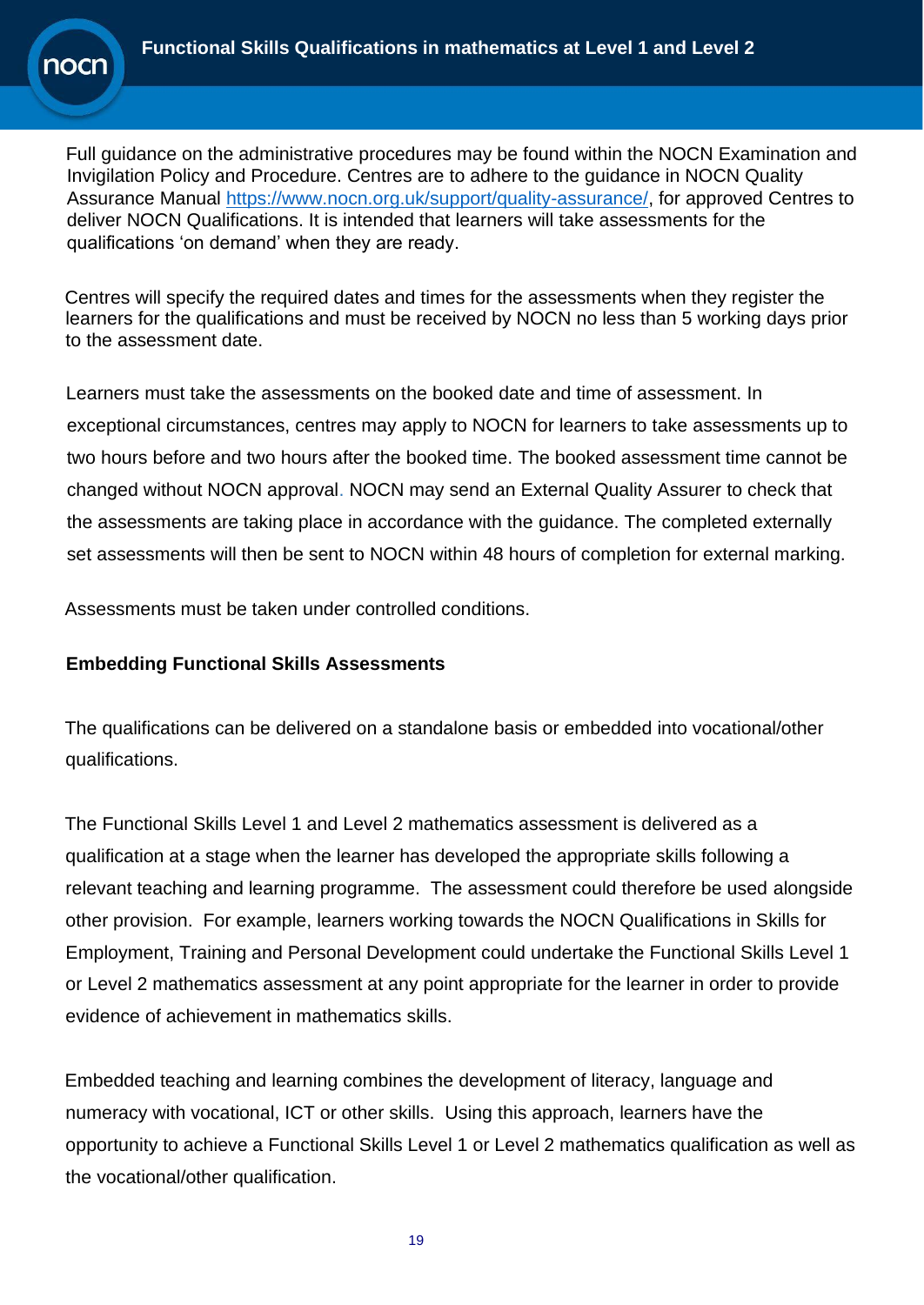## <span id="page-19-0"></span>**5. How the qualifications will be assessed**

The qualifications are awarded to learners who successfully achieve a pass in the summative assessment as per the qualification specification.

#### **Assessment**

Achievement of the qualifications is through successful completion of a single summative question based assessment which is:

- externally set by NOCN
- externally marked by NOCN.

NOCN will retain completed assessments for NOCN standardisation and question analysis activity.

#### **Assessment Design**

Assessments items/questions/tasks will be reviewed at least annually, more often if used extensively.

#### **Level 1**

Learners at Level 1 are expected to be able to use the knowledge and skills listed in the subject content to recognise and obtain a solution or solutions to a straightforward problem. A straightforward problem is one that requires learners to either work through one step or process or to work through more than one connected step or process.

Individual problems are based on the knowledge and/or skills in the mathematical content areas (number and the number system; common measures, shape and space; information and data). At Level 1 it is expected that the learner will be able to address individual problems, some of which draw upon a combination of any two of the mathematical content areas and require learners to make connections between those content areas.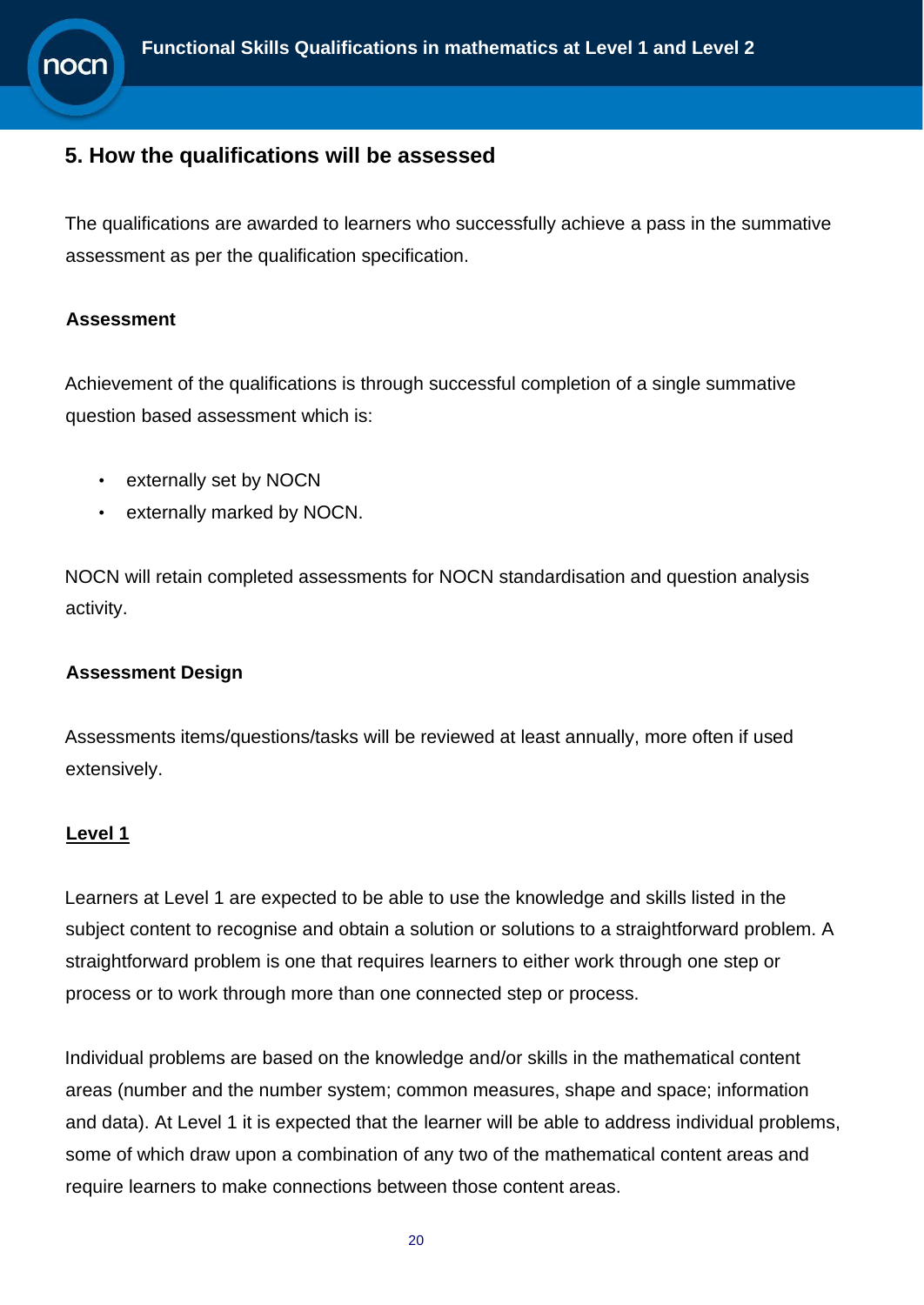The mark scheme specifies the performance evidence that is necessary to achieve the full range of marks. The assessment papers indicate how many marks are available for each task.

No pre-release material is used. Learners must complete the assessment in one hour and fortyfive minutes. Calculators are allowed for Part B only.

The language used on the assessment paper is clear and straightforward. All assessments will include number, geometry and statistics.

#### **Level 2**

Learners at Level 2 are expected to be able to use the knowledge and skills listed in the subject content to recognise and obtain a solution or solutions to a complex problem. A complex problem is one which requires a multistep process, typically requiring planning and working through at least two connected steps or processes.

Individual problems are based on a combination of the knowledge and/or skills from the mathematical content areas (number and the number system; measures, shape and space; information and data). At Level 2 it is expected that the learner will be able to address individual problems some of which draw upon a combination of all three mathematical areas and require learners to make connections between those content areas.

The mark scheme specifies the performance evidence that is necessary to achieve the full range of marks. The assessment papers indicate how many marks are available for each task.

No pre-release material is used. Learners must complete the assessment in one and a half hours. Calculators are allowed for Part B only.

#### **Marking**

The assessments are marked by NOCN. Learners will complete the assessments on a planned assessment date at a specific booked time. Assessments will then be submitted within 48 hours of completion to NOCN.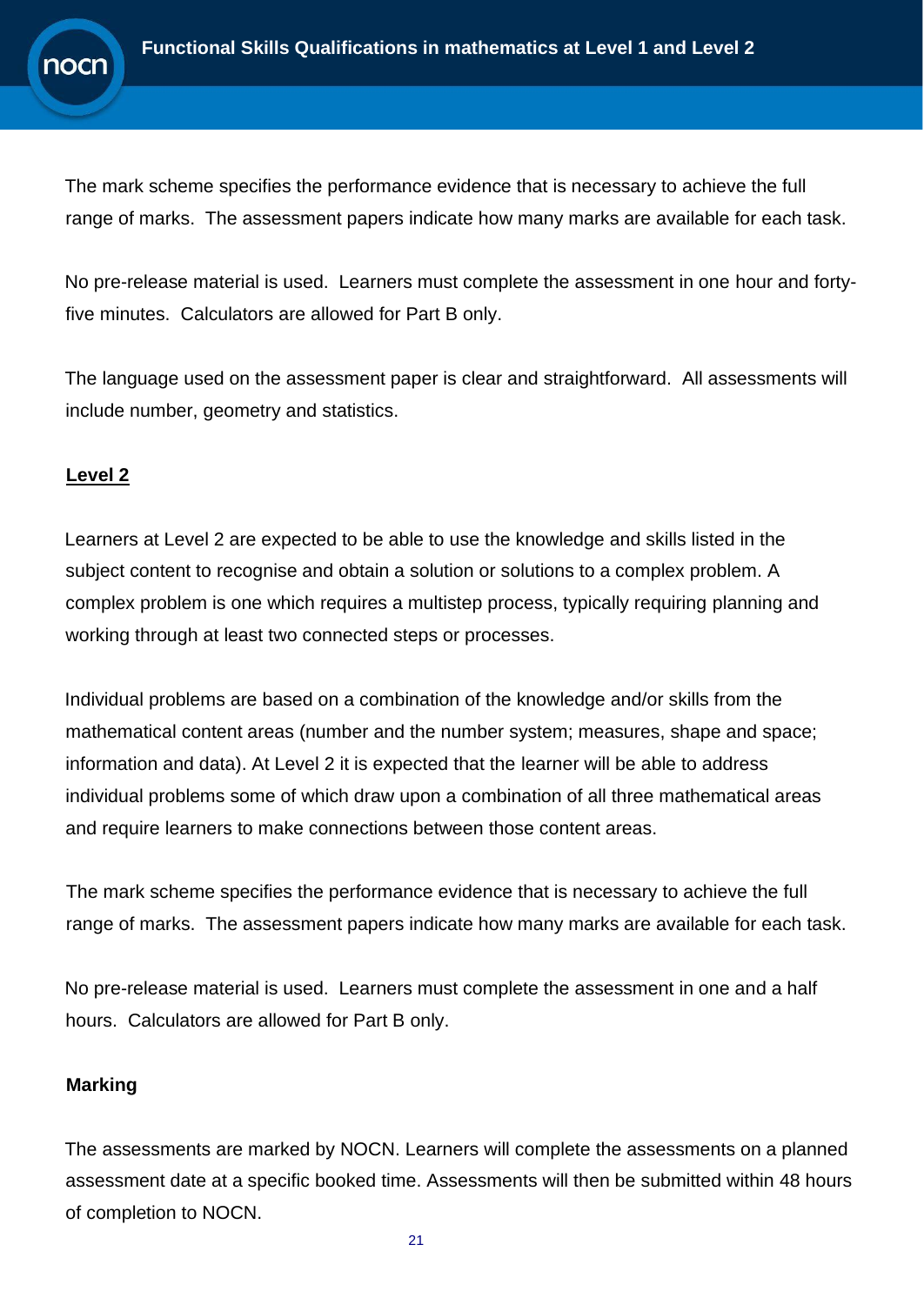

#### **Summative/Externally Set Assessment**

Assessments are externally set and marked (by NOCN) for both levels of the qualification.

#### **Assessment Summary**

To achieve the qualification, the learner must achieve a pass in the single summative assessment taken. If the qualification is not achieved a fail notification will be provided for the single summative assessment.

#### **Certification**

No exemption is allowed for Functional Skills mathematics; learners must achieve a pass in the single summative assessment of Functional Skills mathematics at Level 1 or Level 2 to be awarded the qualification. If a pass has not been achieved, a fail notification statement will be provided, no certification will be processed.

### <span id="page-21-0"></span>**6. Offering the qualifications**

#### **Recognised Centres**

If you are already recognised to offer NOCN qualifications and would like more information about offering this qualification, please contact: [business-enquiries@nocn.org.uk.](mailto:business-enquiries@nocn.org.uk)

Use Horizon to add this qualification to your centre.

#### **New Centres**

If you are interested in offering NOCN qualifications but not currently working with NOCN, you will need to be recognised as an NOCN approved centre. This process includes: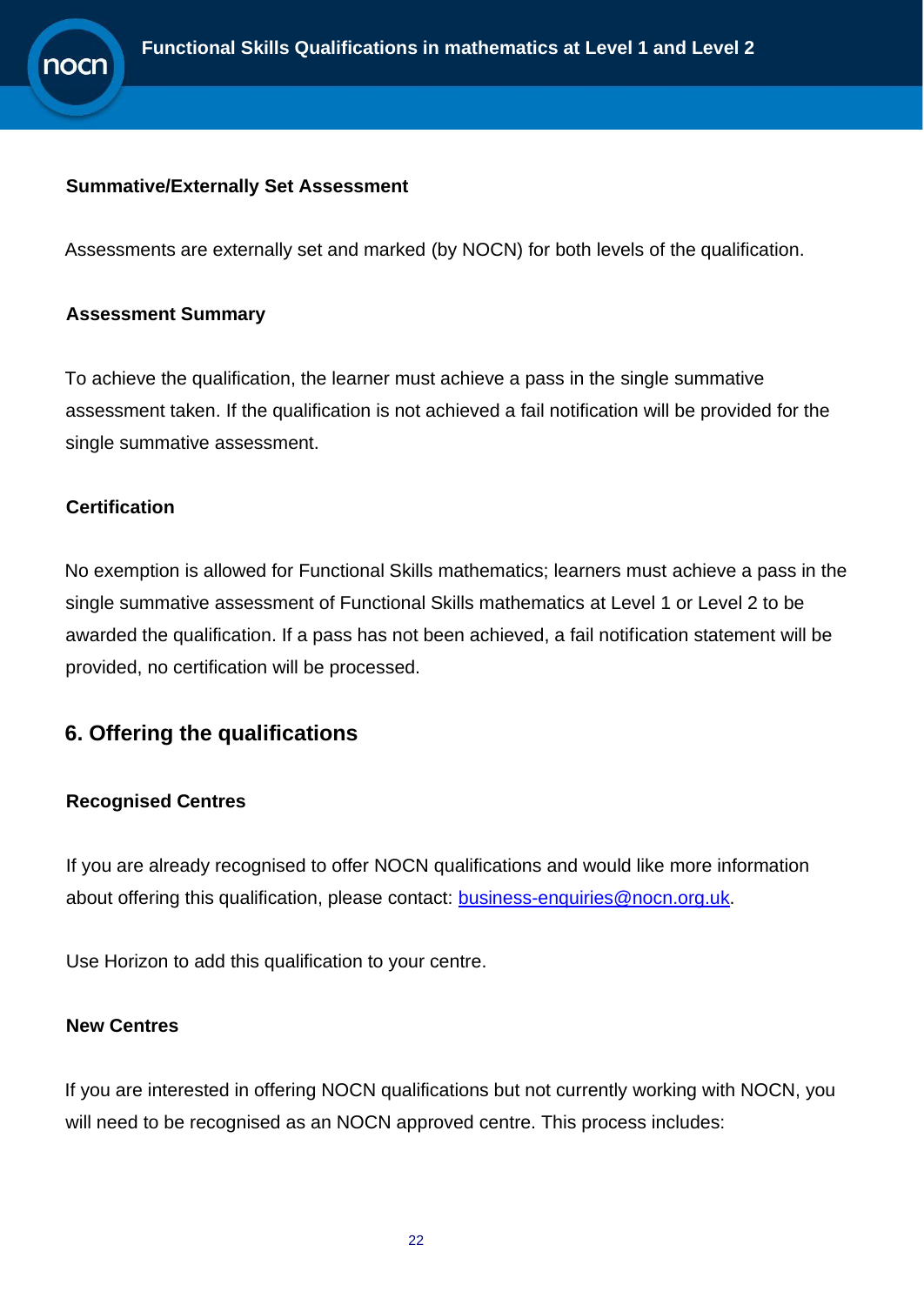

- Confirmation that your organisation has an adequate infrastructure in place to support the effective delivery of NOCN qualifications
- An agreement signed by the principal authority in the organisation confirming adherence to the specified terms and conditions. This safeguards the quality assurance standards, in relation to the delivery and assessment process.

If you would like more information about becoming an NOCN centre and offering these qualifications please see 'New centres' under the 'Centres' section on our website [www.nocn.org.uk](http://www.nocn.org.uk/) or contact [business-enquiries@nocn.org.uk](mailto:business-enquiries@nocn.org.uk)

Full details of all NOCN requirements are provided in Recognised Centre Handbook on the NOCN website at [www.nocn.org.uk.](http://www.nocn.org.uk/) Additional information may be found in the Centre Guidance for Functional Skills document which is available from NOCN.

# <span id="page-22-0"></span>**7. How are the qualifications quality assured?**

### **7.1 General Information**

All providers wishing to deliver these qualifications will need to demonstrate the ability to manage and deliver the assessments, including adherence to NOCN quality assurance and assessment regulations.

NOCN will provide guidance and give support in enabling you to deliver the qualification.

All assessments are set and marked by NOCN.

#### **Staffing requirements**

**Teachers/Tutors/Assessors should be** competent and confident in the subject being taught. They also need a detailed understanding of the Qualification Specification and assessment requirements, in order to fully and effectively support the learners. There is no requirement to hold any specific teaching or subject specialist qualification. However, NOCN recommends that Teachers/Tutors/Assessors hold or should be working towards a teaching qualification. In addition, they should hold or should be working towards an appropriate subject specialist qualification.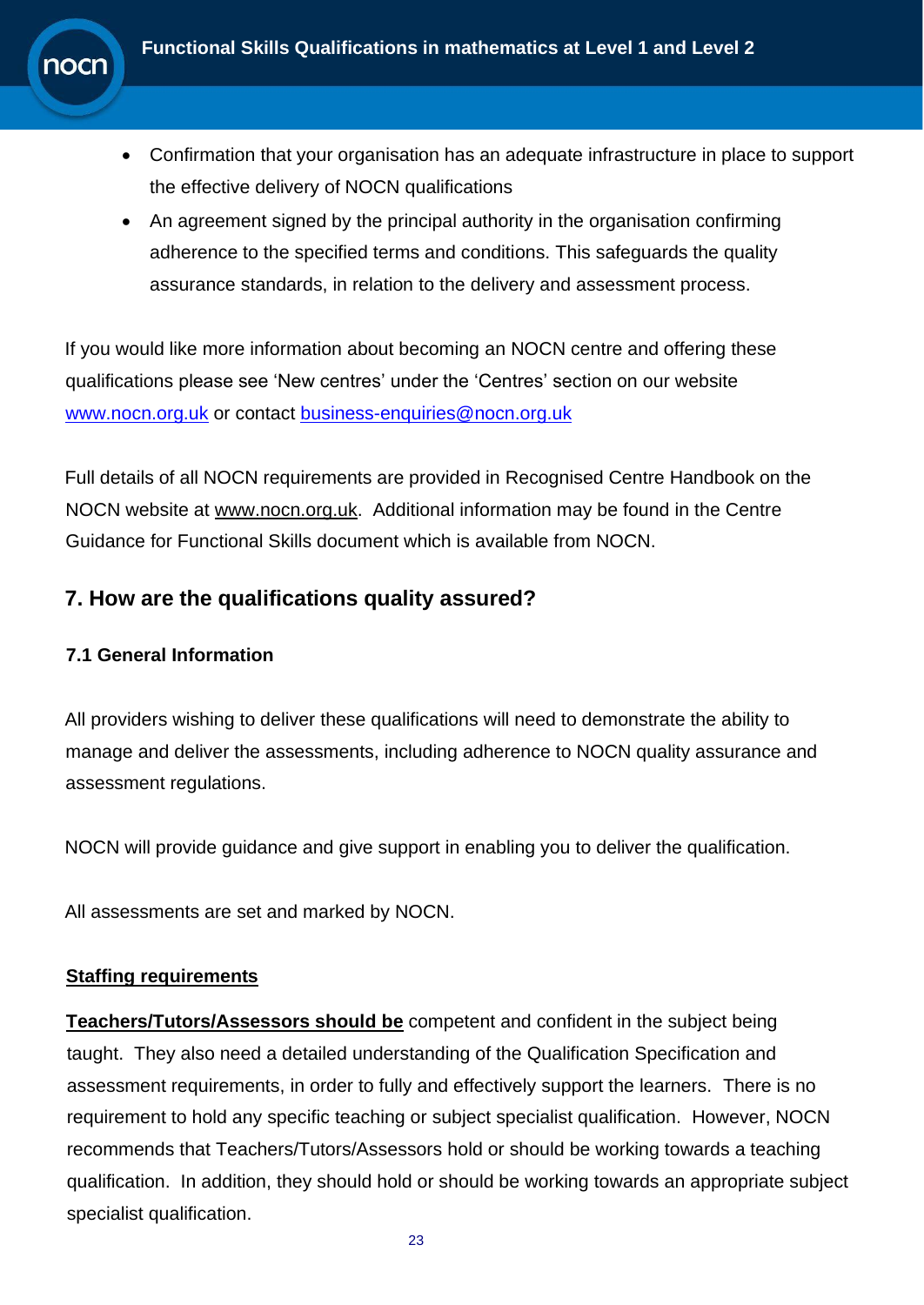#### **7.2 Invigilation**

Centres must comply with the NOCN Examination and Invigilation Policy and Procedure and follow the guidance within the Invigilation Handbook**. In addition, there are specific requirements for Functional Skills qualifications which have been agreed by all awarding organisations which offer the qualifications:** 

*The head of centre must ensure that:*

#### *Administration of exams*

*('Administration' includes initial receipt of confidential materials, secure storage, movement and preparation of materials for scheduled assessments, and registration, secure storage and return of materials to the awarding organisation after scheduled assessments are completed)*

a. *No tutor of a Functional Skills qualification can be involved in the administration of the assessment materials for level 1 and 2 assessments in that subject, regardless of the level they teach.*

#### *Invigilation of exams*

b. *A Functional Skills subject tutor must not be involved in the invigilation of that subject, even if they have not taught those learners (i.e. a Functional Skills English tutor must not invigilate any Functional Skills English assessments and a Functional Skills Maths tutor must not invigilate any Functional Skills Maths assessments, regardless of the level they teach).*

#### *Exceptions*

*A centre must ensure that it has a suitable invigilator available for all level 1 and 2 Functional Skills assessments.*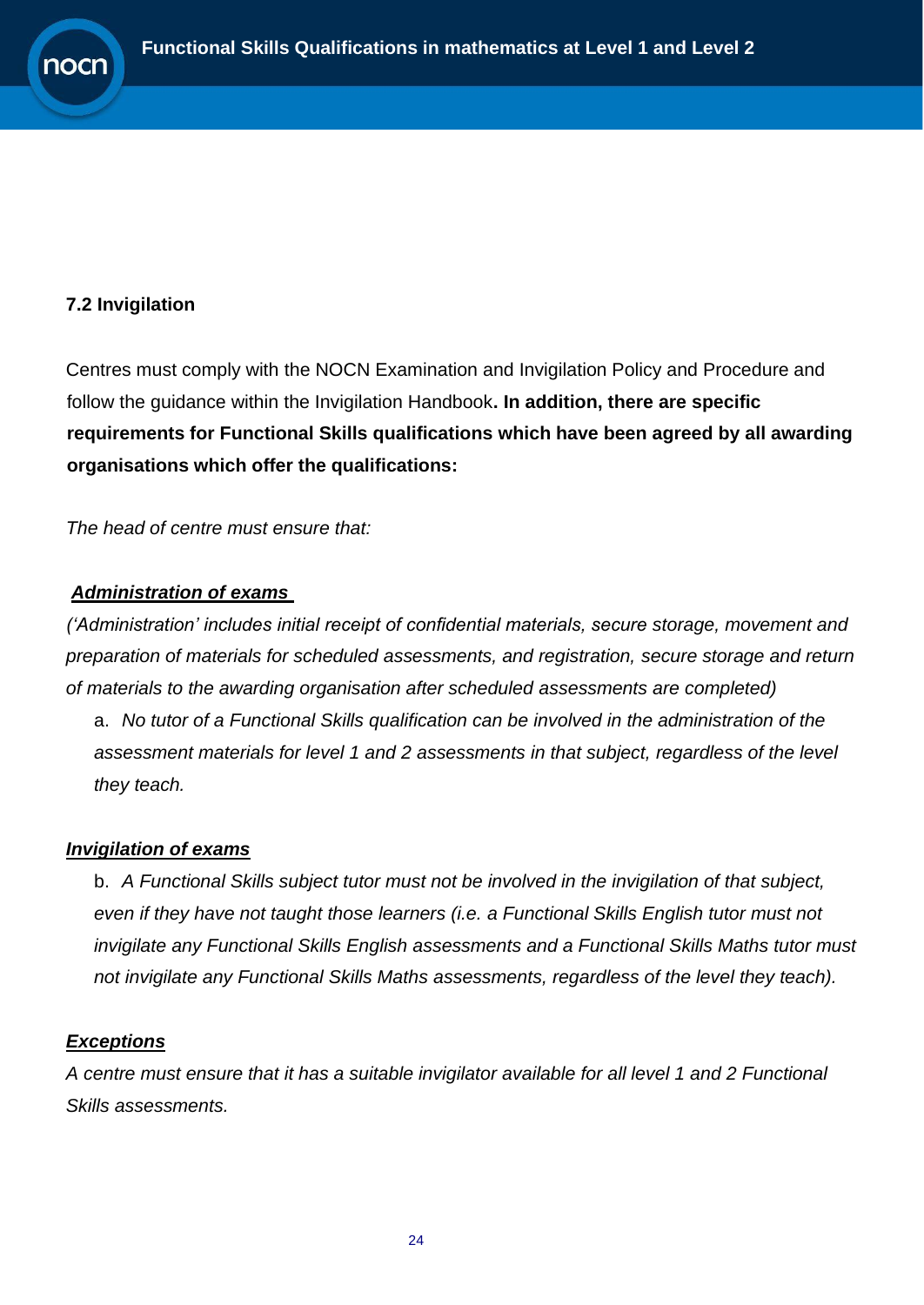

*There are no automatic exceptions to this rule. In exceptional circumstances, where only a tutor can access the assessment location and/or the learners, some adjustment may be granted by prior arrangement with, and at the discretion of, the awarding organisation.* 

*Any exception on these grounds must be agreed by the awarding organisation in advance of the assessment date.*

*An exception may also require the centre to agree to additional measures to ensure the security of materials and additional monitoring by the awarding organisation.*

Please contact NOCN if you have any queries relating to the information above.

#### **7.3 Standardisation**

Standardisation is a process that promotes consistency in the understanding and application of standards, as it:

- establishes statements on the standard of evidence required to meet the assessment subject content for the NOCN qualifications
- makes recommendations on assessment practice and produces advice and guidance for the assessment of units
- identifies good practice in assessment.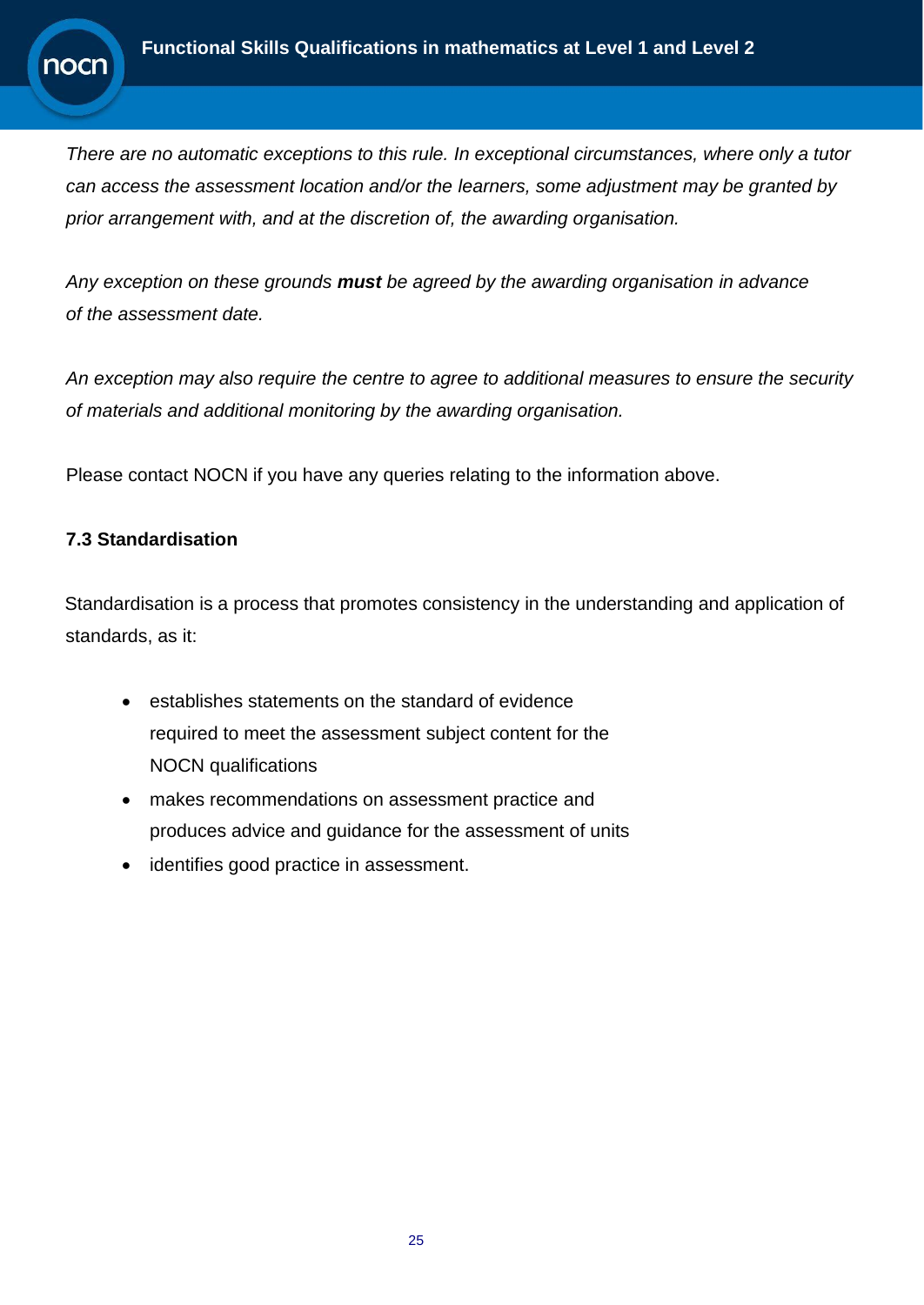

# **APPENDIX 1**

### <span id="page-25-0"></span>**FUNCTIONAL SKILLS SUBJECT CONTENT: MATHEMATICS**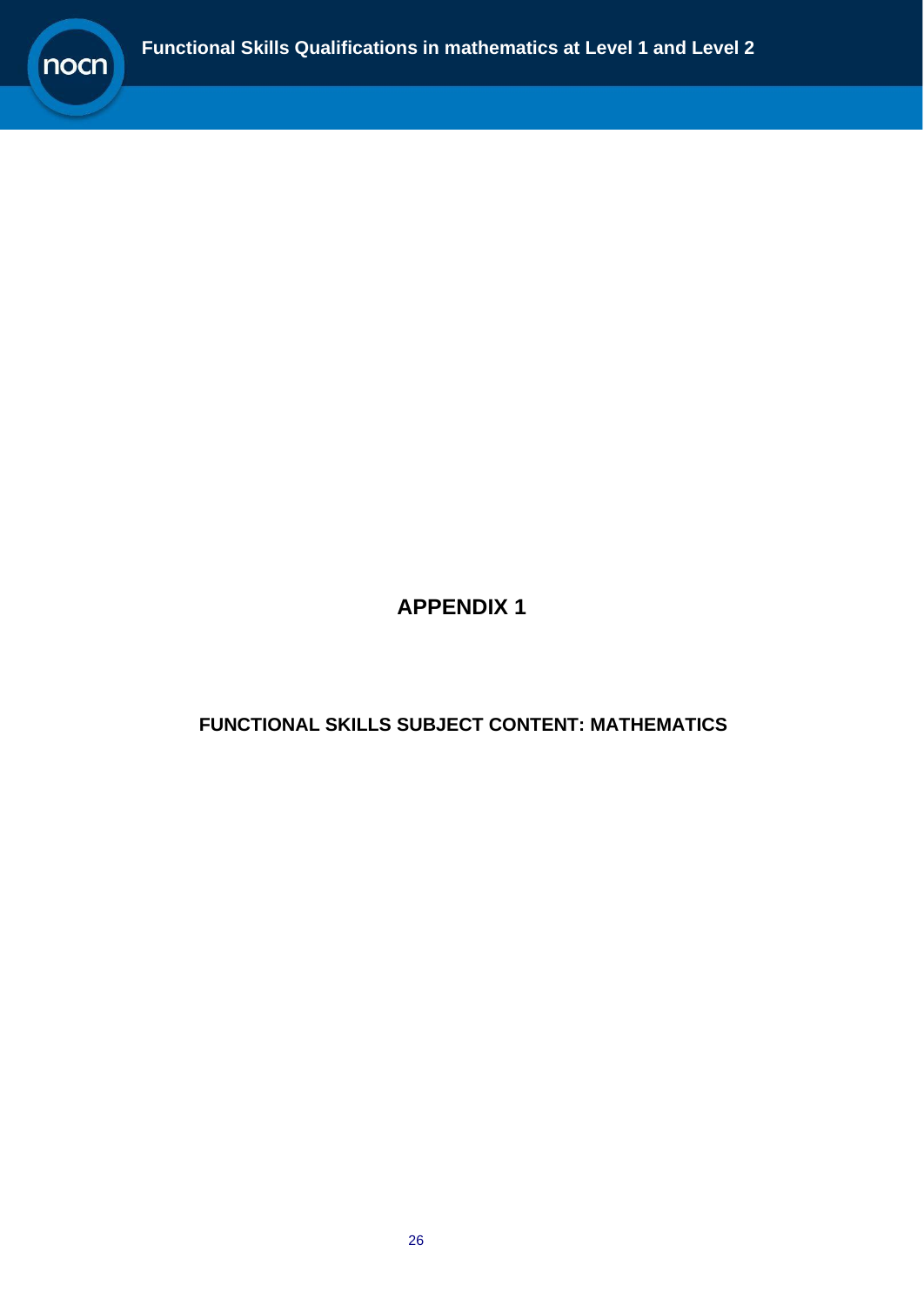# <span id="page-26-0"></span>**Subject Content: Level 1**

**10Cr** 

**Use of number and the number system:** students at Level 1 are expected to be able to count in steps of various sizes, including negative numbers; read, write and understand positive whole numbers to one million. They can order and compare whole numbers of any size, and fractions, ratios and decimals and recognise the effect of multiplying and dividing by powers of 10, 100 and 1000. They can identify, compare and extend a range of numerical and spatial patterns, use, understand and calculate with fractions, decimals and percentages and calculate simple interest. For specific content on numbers and the number system see below.

**Level 1 - using numbers and the number system –** *whole numbers, fractions, decimals and percentages*

- 1. Read, write, order and compare large numbers (up to one million)
- 2. Recognise and use positive and negative numbers
- 3. Multiply and divide whole numbers and decimals by 10, 100, 1000
- 4. Use multiplication facts and make connections with division facts
- 5. Use simple formulae expressed in words for one or two-step operations
- 6. Calculate the squares of one-digit and two-digit numbers
- 7. Follow the order of precedence of operators
- 8. Read, write, order and compare common fractions and mixed numbers
- 9. Find fractions of whole number quantities or measurements
- 10. Read, write, order and compare decimals up to three decimal places
- 11. Add, subtract, multiply and divide decimals up to two decimal places
- 12. Approximate by rounding to a whole number or to one or two decimal places
- 13. Read, write, order and compare percentages in whole numbers
- 14. Calculate percentages of quantities, including simple percentage increases and decreases by 5% and multiples thereof
- 15. Estimate answers to calculations using fractions and decimals
- 16. Recognise and calculate equivalences between common fractions, percentages and decimals
- 17. Work with simple ratio and direct proportions

**Use of common measures, shape and space:** students at Level 1 are expected to be able to work out simple relationships between common units of measurement to define quantities, also involving mathematical terms for position and direction. They can apply and use calculations with common measures including money, time, length, weight and capacity. They can visualise, draw and describe 2-D and 3-D shapes and use properties of 2-D shapes in calculations. For specific content on common measures, shape and space – see below.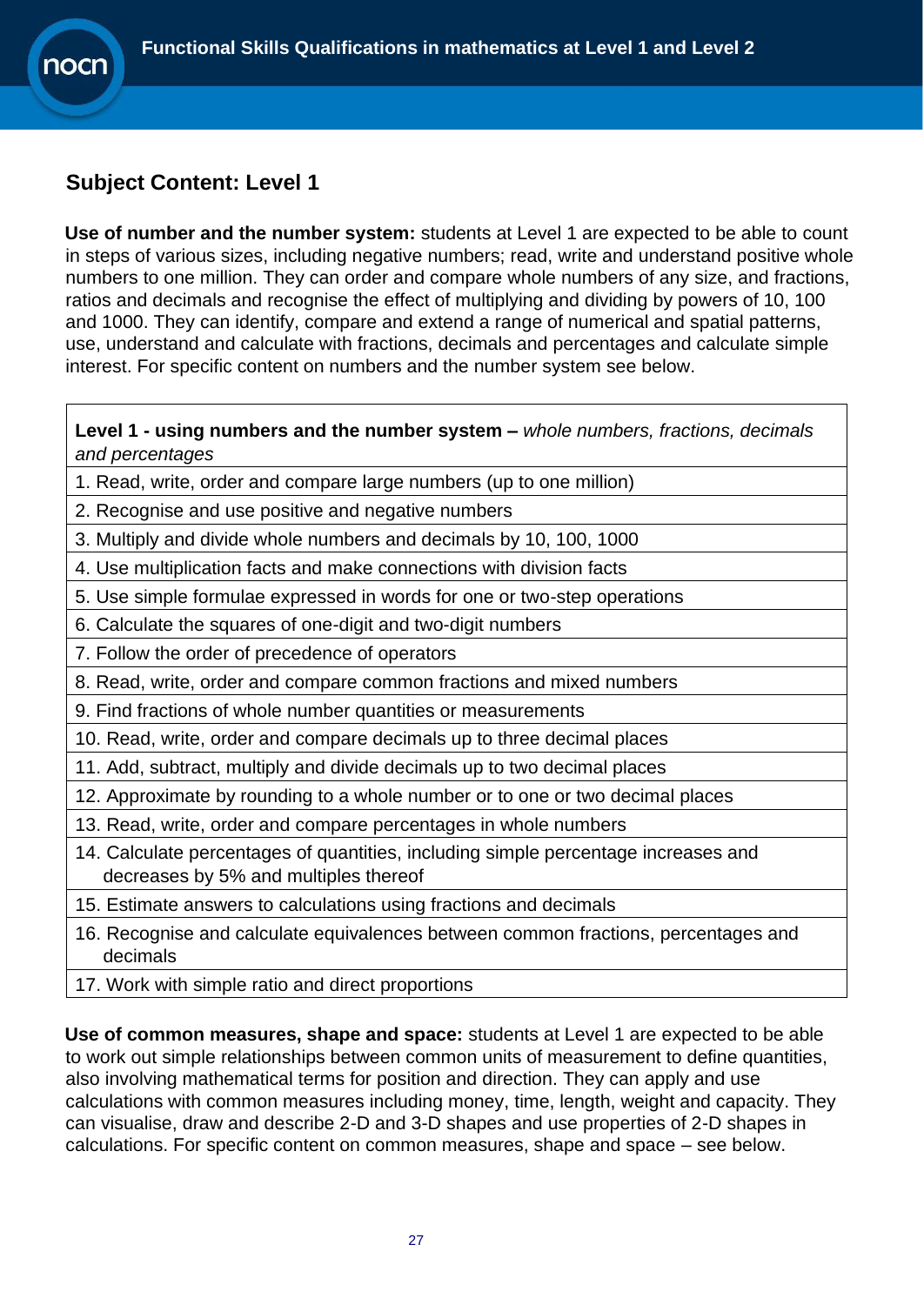

#### **Level 1 - using common measures, shape and space**

18. Calculate simple interest in multiples of 5% on amounts of money

19. Calculate discounts in multiples of 5% on amounts of money

20. Convert between units of length, weight, capacity, money and time, in the same system

- 21. Recognise and make use of simple scales on maps and drawings
- 22. Calculate the area and perimeter of simple shapes including those that are made up of a combination of rectangles
- 23. Calculate the volumes of cubes and cuboids
- 24. Draw 2-D shapes and demonstrate an understanding of line symmetry and knowledge of the relative size of angles
- 25. Interpret plans, elevations and nets of simple 3-D shapes
- 26. Use angles when describing position and direction, and measure angles in degrees

**Handle information and data:** students at Level 1 are expected to be able to select, construct and interpret a range of statistical diagrams in various contexts; select and use methods and forms to present and describe outcomes. They can extract and interpret information from tables, diagrams, charts and graphs; apply simple statistics and recognise features of charts to summarise and compare sets of data; recognise and use the probability scale and interpret probabilities. For specific content on information and data – see below.

#### **Level 1 - handling information and data**

- 27. Represent discrete data in tables, diagrams and charts including pie charts, bar charts and line graphs
- 28. Group discrete data and represent grouped data graphically
- 29. Find the mean and range of a set of quantities
- 30. Understand probability on a scale from 0 (impossible) to 1 (certain) and use probabilities to compare the likelihood of events
- 31. Use equally likely outcomes to find the probabilities of simple events and express them as fractions

**Solving mathematical problems and decision making**: students at Level 1 are expected to be able to use the knowledge and skills listed above to recognise and obtain a solution or solutions to a straightforward problem. A straightforward problem is one that requires students to either work through one step or process or to work through more than one connected step or process.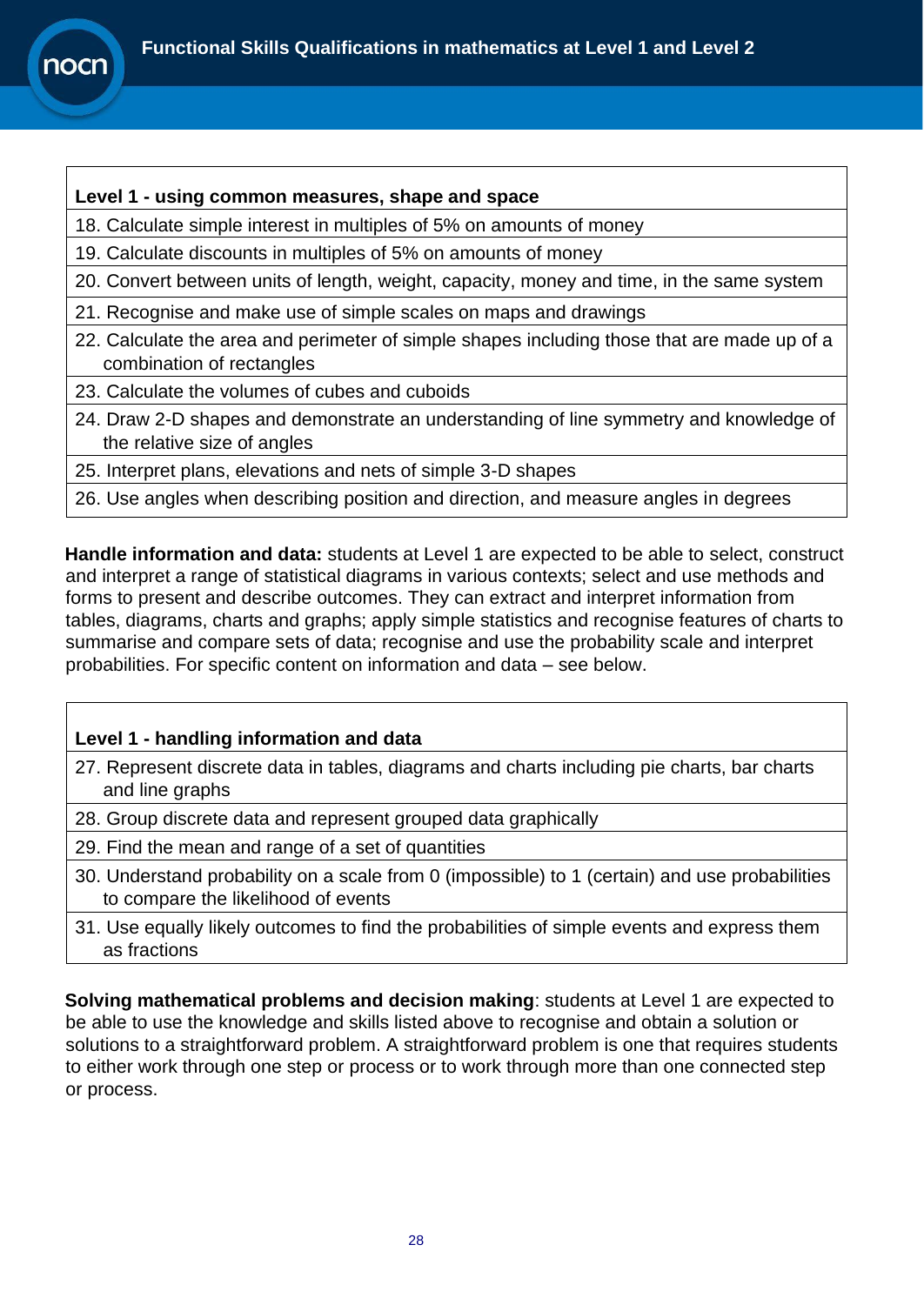Individual problems are based on the knowledge and/or skills in the mathematical content areas (number and the number system; common measures, shape and space; information and data). At Level 1 it is expected that the student will be able to address individual problems, some of which draw upon a combination of any two of the mathematical content areas and require students to make connections between those content areas.

#### **Level 1 - solving mathematical problems and decision making**

Students at Level 1 are expected to be able to:

- Read, understand and use mathematical information and mathematical terms used at this level;
- Address individual problems as described above;
- Use knowledge and understanding to a required level of accuracy;
- Analyse and interpret answers in the context of the original problem;
- Check the sense, and reasonableness, of answers; and
- Present results with appropriate explanation and interpretation demonstrating simple reasoning to support the process and show consistency with the evidence presented.

The context of individual problems at this level will require some comprehension in order for the student to be able to independently identify and carry out an appropriate mathematical approach.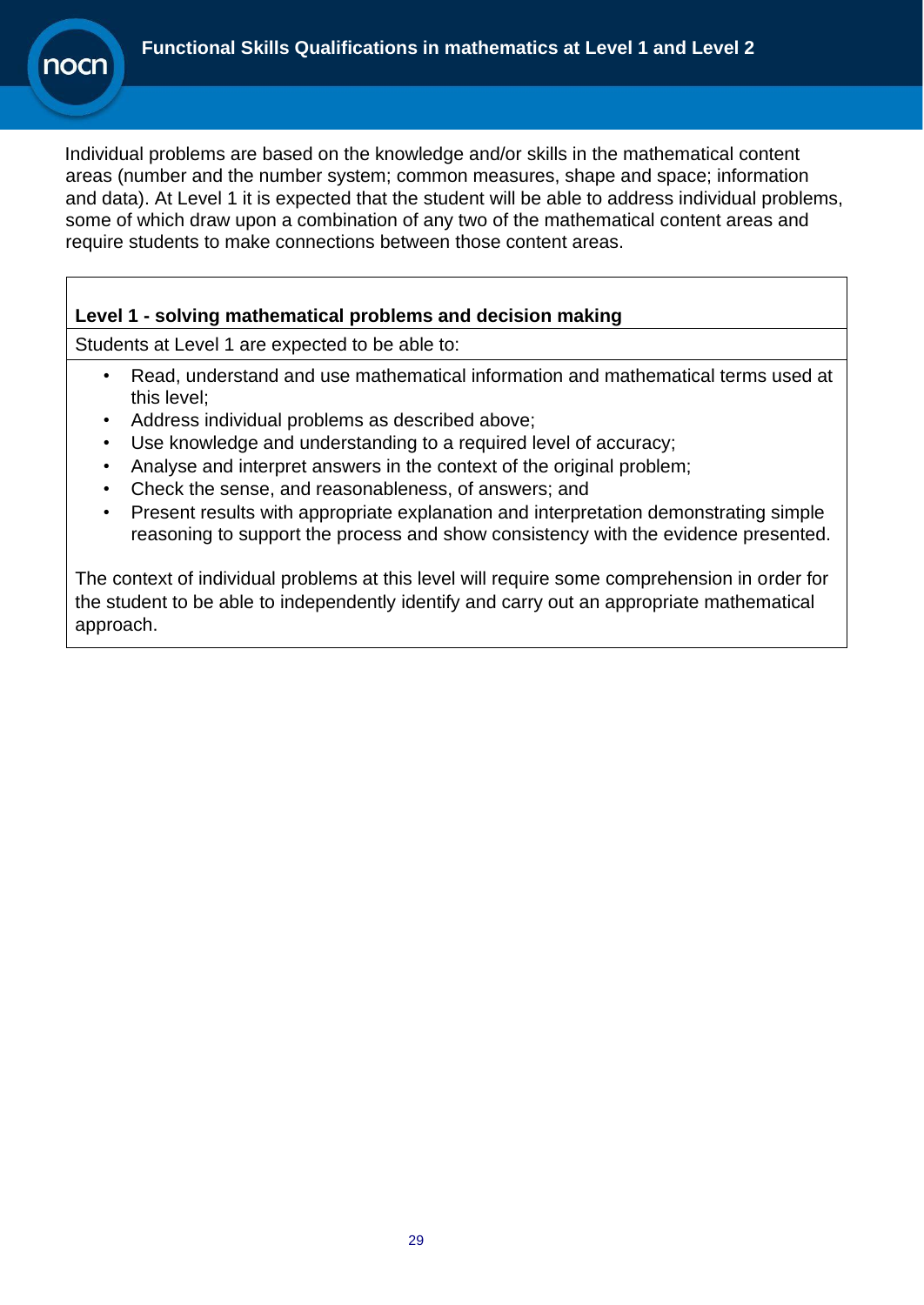# <span id="page-29-0"></span>**Subject Content: Level 2**

10Cr

**Use of numbers and the number system:** students at Level 2 are expected to be able to use numbers of any size; read, write and make use of positive and negative integers of any size; use, order and compare integers, fractions, decimals, percentages and ratios as well as recognise the value of a digit in any whole or decimal number. They can use numerical and spatial patterns for a purpose and calculate with, and convert between, numbers written as fractions, decimals, percentages and ratios. For specific content on numbers and the number system – see below.

**Level 2 - using numbers and the number system** – *whole numbers, fractions, decimals and percentages*

- 1. Read, write, order and compare positive and negative numbers of any size
- 2. Carry out calculations with numbers up to one million including strategies to check answers including estimation and approximation
- 3. Evaluate expressions and make substitutions in given formulae in words and symbols
- 4. Identify and know the equivalence between fractions, decimals and percentages
- 5. Work out percentages of amounts and express one amount as a percentage of another
- 6. Calculate percentage change (any size increase and decrease), and original value after percentage change
- 7. Order, add, subtract and compare amounts or quantities using proper and improper fractions and mixed numbers
- 8. Express one number as a fraction of another
- 9. Order, approximate and compare decimals
- 10. Add, subtract, multiply and divide decimals up to three decimal places
- 11. Understand and calculate using ratios, direct proportion and inverse proportion
- 12. Follow the order of precedence of operators, including indices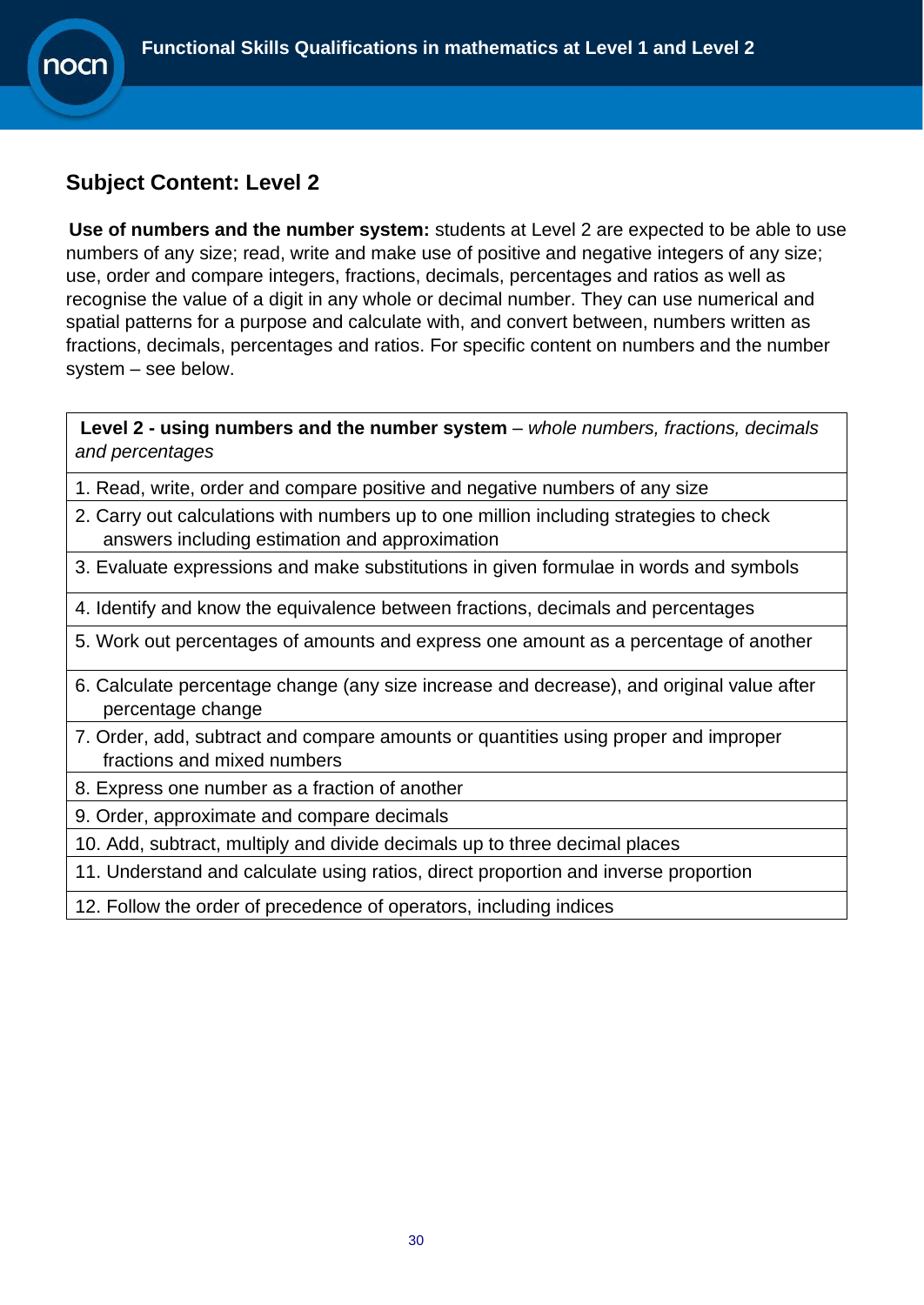**Use of measures, shape and space:** students at Level 2 are expected to be able to handle relationships between measurements of various kinds, use angles and coordinates when involving position and direction and make use of geometric properties in calculations with 2-D and 3-D shapes and understand the relationships between them. For specific content on measures, shape and space – see below.

#### **Level 2 - measures, shape and space**

**10Cr** 

- 13. Calculate amounts of money, compound interest, percentage increases, decreases and discounts including tax and simple budgeting
- 14. Convert between metric and imperial units of length, weight and capacity using a) a conversion factor and b) a conversion graph
- 15. Calculate using compound measures including speed, density and rates of pay
- 16. Calculate perimeters and areas of 2-D shapes including triangles and circles and composite shapes including non-rectangular shapes (formulae given except for triangles and circles)
- 17. Use formulae to find volumes and surface areas of 3-D shapes including cylinders (formulae to be given for 3-D shapes other than cylinders)
- 18. Calculate actual dimensions from scale drawings and create a scale diagram given actual measurements
- 19. Use coordinates in 2-D, positive and negative, to specify the positions of points
- 20. Understand and use common 2-D representations of 3-D objects
- 21. Draw 3-D shapes to include plans and elevations
- 22. Calculate values of angles and/or coordinates with 2-D and 3-D shapes

**Handle information and data:** students at Level 2 are expected to be able to construct, interpret and evaluate a range of statistical diagrams. They can calculate and interpret probabilities. They can calculate, analyse, compare and interpret appropriate data sets, tables, diagrams and statistical measures such as common averages (mean, median, mode) and spread (range), and use statistics to compare sets of data. They can identify patterns and trends from data as well as recognise simple correlation. For specific content on information and data see below.

#### **Level 2 - handling information and data**

- 23. Calculate the median and mode of a set of quantities
- 24. Estimate the mean of a grouped frequency distribution from discrete data
- 25. Use the mean, median, mode and range to compare two sets of data
- 26. Work out the probability of combined events including the use of diagrams and tables, including two-way tables
- 27. Express probabilities as fractions, decimals and percentages
- 28. Draw and interpret scatter diagrams and recognise positive and negative correlation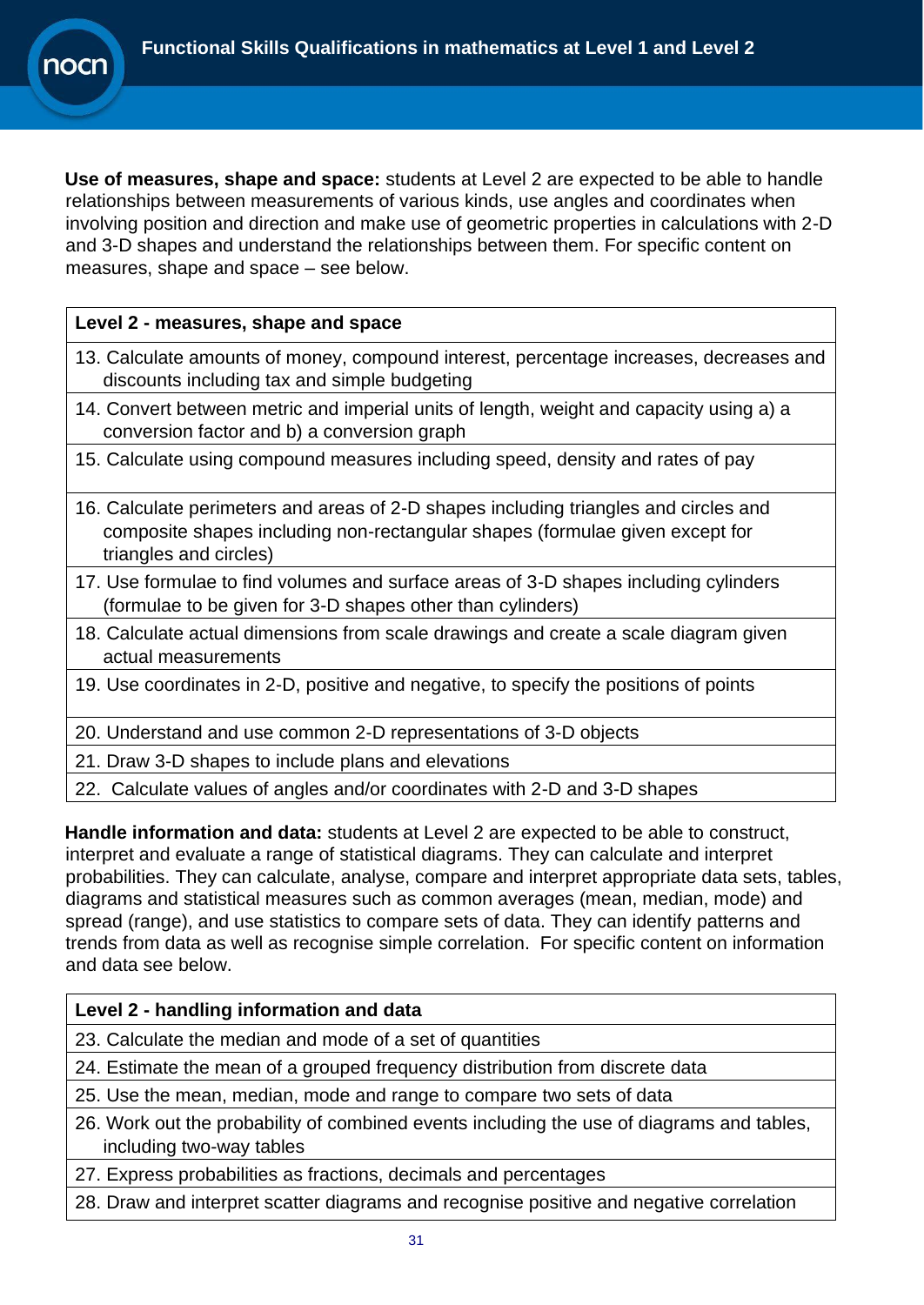**Solving mathematical problems and decision making**: students at Level 2 are expected to be able to use the knowledge and skills listed above to recognise and obtain a solution or solutions to a complex problem. A complex problem is one which requires a multistep process, typically requiring planning and working through at least two connected steps or processes.

Individual problems are based on a combination of the knowledge and/or skills from the mathematical content areas (number and the number system; measures, shape and space; information and data). At Level 2 it is expected that the student will be able to address individual problems some of which draw upon a combination of all three mathematical areas and require students to make connections between those content areas.

#### **Level 2 - solving mathematical problems and decision making**

Students at Level 2 are expected to be able to:

- Read, understand, and use mathematical information and mathematical terms;
- Address individual problems as described above;
- Use knowledge and understanding to a required level of accuracy;
- Identify suitable operations and calculations to generate results;
- Analyse and interpret answers in the context of the original problem:
- Check the sense and reasonableness of answers; and
- Present and explain results clearly and accurately demonstrating reasoning to support the process and show consistency with the evidence presented.

The context of individual problems at this level will require interpretation and analysis in order for the student to be able independently to identify and carry out an appropriate mathematical process or processes.